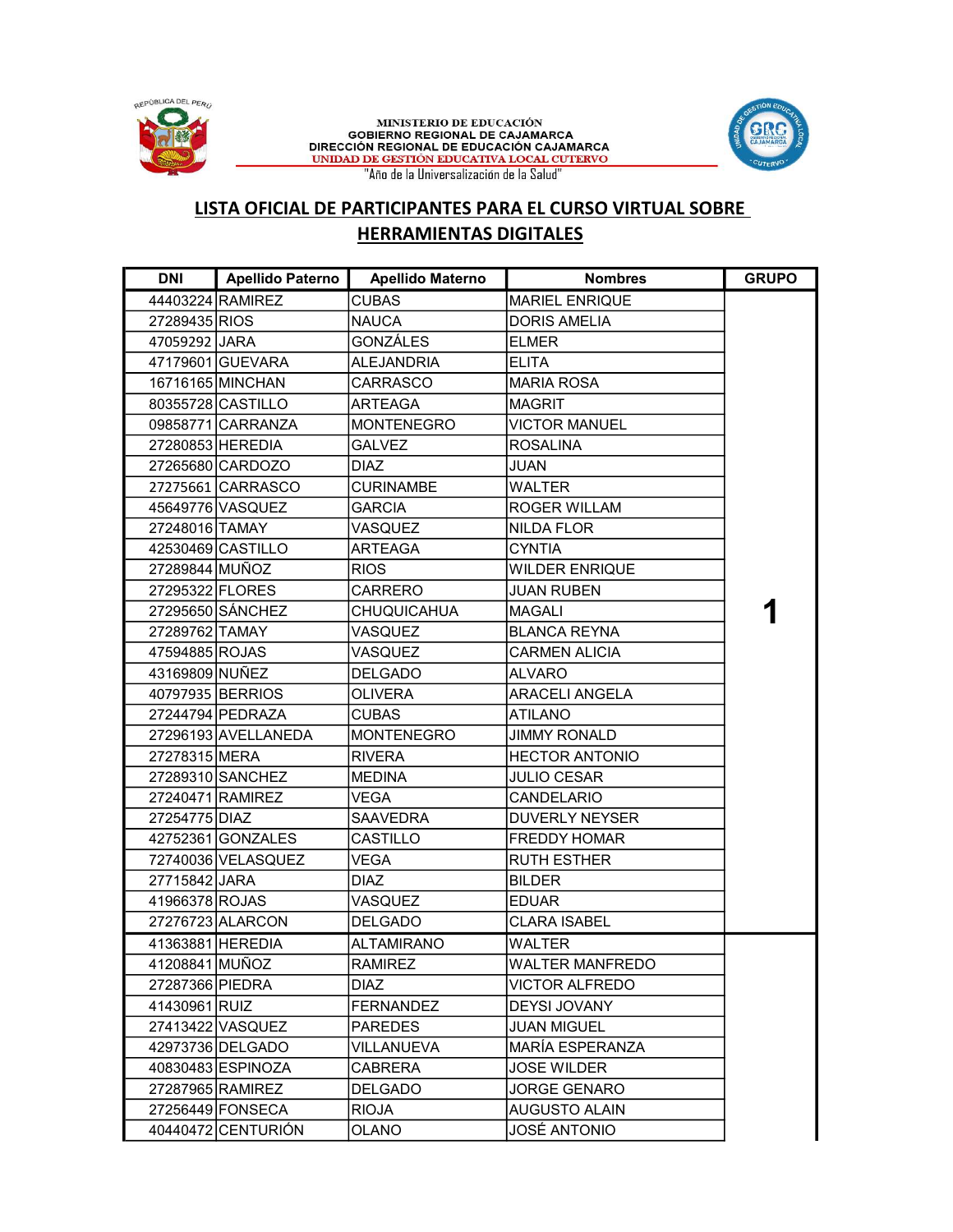|                    | 27296687 DE LA CRUZ | <b>GUEVARA</b>    | <b>HARRY HENRY</b>       |  |
|--------------------|---------------------|-------------------|--------------------------|--|
|                    | 46960485 VILLALOBOS | MEGO              | ANA MARIA                |  |
|                    | 41574254 RAMÍREZ    | <b>MENDOZA</b>    | <b>JIMMY HOMAR</b>       |  |
| 27274636 MEDINA    |                     | CASTILLO          | OLGA                     |  |
| 09259633 NEYRA     |                     | <b>BECERRA</b>    | WILER                    |  |
|                    | 27436608 VÁSQUEZ    | QUINTANA          | LUZ CONSUELO             |  |
|                    | 27259262 SANCHEZ    | <b>GUEVARA</b>    | LILIANA DEL PILAR        |  |
|                    | 40372443 BARTUREN   | <b>BARTUREN</b>   | <b>JOSE CARLOS</b>       |  |
| 27294688 MERA      |                     | <b>LLATAS</b>     | <b>MIGUEL ANGEL</b>      |  |
|                    | 16673333 VASQUEZ    | GUEVARA           | <b>MARIA DEL ROSARIO</b> |  |
| 42682132 GAVIDIA   |                     | HERRERA           | <b>DILFREDO</b>          |  |
|                    | 27295425 NAVARRO    | <b>FERNANDEZ</b>  | <b>MANUEL JESUS</b>      |  |
|                    | 71723106 VASQUEZ    | <b>MEDINA</b>     | <b>ELITA</b>             |  |
| 43033215 PEREZ     |                     | LOAYZA            | ARMANDO                  |  |
|                    | 44725823 MARTINEZ   | OLIVERA           | <b>FANY</b>              |  |
| 27290729 CASTRO    |                     | ZULUETA           | <b>EDUAR</b>             |  |
| 27286733 NUÑEZ     |                     | <b>CHAVEZ</b>     | <b>CESAR CLEYVER</b>     |  |
|                    | 40703228 GUEVARA    | <b>FERNANDEZ</b>  | <b>MARCO ANTONIO</b>     |  |
| 27269380 PEREZ     |                     | <b>CUBAS</b>      | <b>RAMIRO</b>            |  |
|                    | 27281724 ALARCON    | <b>HORNA</b>      | SONNIA DEL CARMEN        |  |
| 42958375 CUBAS     |                     | <b>CUBAS</b>      | <b>TALITA KEREN</b>      |  |
| 27281330 MATTA     |                     | <b>CORONADO</b>   | <b>MIRIAM ELIZABETH</b>  |  |
|                    | 43511679 VASQUEZ    | SALDAÑA           | <b>MARISOL</b>           |  |
| 44988755 BANDA     |                     | FERNANDEZ         | WILMAN ELIAS             |  |
|                    | 06087837 CARRASCO   | <b>SILVA</b>      | <b>CESAR AUGUSTO</b>     |  |
|                    | 27268122 DELGADO    | ZUÑIGA            | ADELA LINDOMIRA          |  |
|                    | 27259429 CHUQUE     | <b>FERNANDEZ</b>  | <b>MARCELINO</b>         |  |
|                    | 27295144 SANCHEZ    | GUEVARA           | <b>JORGE ENRIQUE</b>     |  |
| 42827327 CHAVEZ    |                     | <b>FERNANDEZ</b>  | JORGE                    |  |
|                    | 77292916 LACERNA    | <b>IDROGO</b>     | <b>GLADYS NATALIA</b>    |  |
| 42621012 DIAZ      |                     | <b>BUSTAMANTE</b> | <b>KEILA ADID</b>        |  |
|                    | 41811775 GONZALES   | <b>MUÑOZ</b>      | <b>HEMERSON CRISTY</b>   |  |
| 44068665 ROJAS     |                     | <b>FERNANDEZ</b>  | MARIBEL                  |  |
|                    | 71081374 CARRASCO   | <b>VEGA</b>       | ALEXANDER                |  |
| 40677785 CUBAS     |                     | DIAZ              | NANCY SEDITH             |  |
|                    | 71064767 GONZÁLES   | GAMONAL           | MARÍA ELITA              |  |
| 08466362 DIAZ      |                     | <b>URIARTE</b>    | DORALIZA                 |  |
| 27286807 FLORES    |                     | <b>RIOS</b>       | NACOR ALEJANDRO          |  |
|                    | 44434907 BARTUREN   | <b>ROJAS</b>      | <b>VILI JOHEL</b>        |  |
|                    | 27296524 GUEVARA    | PEDRAZA           | HELÍ                     |  |
|                    | 26611790 EPIQUIEN   | ALVARADO          | ELMER                    |  |
| 40487108 DIAZ      |                     | <b>PEREZ</b>      | PASCUALA                 |  |
|                    | 42222121 ALTAMIRANO | COLLAZOS          | RONALD WILSON            |  |
|                    | 27298146 TENORIO    | <b>HEREDIA</b>    | <b>LEINE GERMAN</b>      |  |
| 40438188 PEREZ     |                     | <b>ESPEJO</b>     | <b>DEYCY KARINA</b>      |  |
|                    | 17627356 DE LA CRUZ | MATOS             | <b>MARIANA ANTONIETA</b> |  |
| 27244219 MATTA     |                     | ALVARADO          | <b>JAVIER ORLANDO</b>    |  |
| 27291882   IRIGOIN |                     | <b>CABRERA</b>    | <b>IGOR MANUEL</b>       |  |
| 42411782 SILVA     |                     | <b>PINEDO</b>     | ROSALINA                 |  |
|                    | 27286208 COLLAZOS   | MERA              | KARIN JUDITH             |  |
| 27285752 PÉREZ     |                     | <b>GUEVARA</b>    | YOLANDA                  |  |
|                    |                     |                   |                          |  |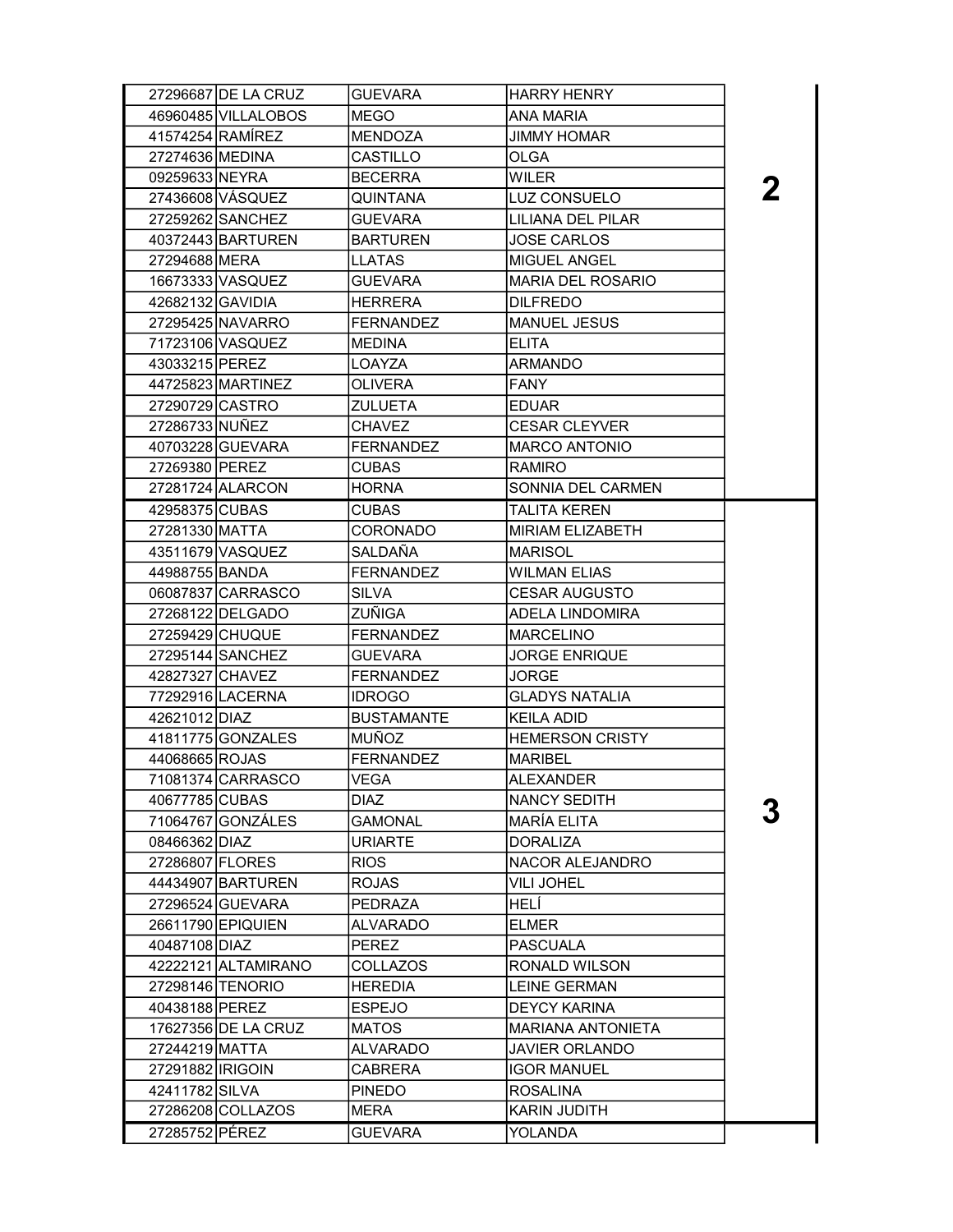| 16450340 ZÚÑIGA |                     | LLATAS            | <b>HUGO VALDEMAR</b>      |  |
|-----------------|---------------------|-------------------|---------------------------|--|
| 42016702 LLATAS |                     | <b>LLATAS</b>     | <b>CELSO</b>              |  |
|                 | 27248412 RIMARACHIN | <b>MELENDEZ</b>   | PEDRO ADELINO             |  |
|                 | 27295994 GUEVARA    | <b>FLORES</b>     | <b>NILTON MARTIN</b>      |  |
| 45581694 ROJAS  |                     | SANCHEZ           | <b>CARLOS</b>             |  |
| 27258162 HOYOS  |                     | <b>GUEVARA</b>    | ANANIAS                   |  |
|                 | 27294802 DELGADO    | TELLO             | <b>FRANCISCO FERNANDO</b> |  |
|                 | 27284324 SALAZAR    | <b>CASTRO</b>     | <b>DELICIA</b>            |  |
| 70063439 RIOS   |                     | <b>RIOS</b>       | LUISA MARIA               |  |
|                 | 27284322 ALTAMIRANO | <b>HERRERA</b>    | LUZ MARINA                |  |
|                 | 27244155 CHILCON    | SILVA             | <b>ALMESTAR</b>           |  |
| 71757363 JULÓN  |                     | <b>TERRONES</b>   | <b>SANDY KARINA</b>       |  |
|                 | 27240061 ALARCON    | HEREDIA           | ALEJANDRO                 |  |
|                 | 27286969 URRUNAGA   | <b>BERRIOS</b>    | <b>ITALA ROSAURA</b>      |  |
| 27283546 TELLO  |                     | <b>FLORES</b>     | <b>SANTOS ISIDRO</b>      |  |
|                 | 44364799 SÁNCHEZ    | QUISPE            | <b>ABEL</b>               |  |
|                 | 44500530 PAREDES    | <b>TORRES</b>     | <b>JOSE ELVER</b>         |  |
|                 | 27250383 FERNANDEZ  | URIARTE           | <b>MOICES</b>             |  |
|                 | 46926174 BARDALES   | <b>HOYOS</b>      | <b>KATHERINE LUZ</b>      |  |
| 42131273 FLORES |                     | <b>HERRERA</b>    | LOLA MARLENE              |  |
|                 | 27286026 ALARCON    | <b>HEREDIA</b>    | <b>NORMA BEATRIZ</b>      |  |
|                 | 27712255 FERNANDEZ  | VASQUEZ           | LITA ALFONSINA            |  |
| 41617130 QUISPE |                     | LEON              | TITO LUIS                 |  |
|                 | 44683005 INOSTROZA  | ACUÑA             | <b>WILMER RUPERTO</b>     |  |
| 27295542 HORNA  |                     | LLATAS            | <b>TEOFILO EDELMIRO</b>   |  |
|                 | 27259813 HURTADO    | TARRILLO          | TOMAS                     |  |
| 27240130 ROJAS  |                     | <b>FERNANDEZ</b>  | SANTOS                    |  |
| 27241994 MUÑOZ  |                     | <b>MONSALVE</b>   | OLGA MARGARITA            |  |
|                 | 42776239 MENDOZA    | <b>HEREDIA</b>    | <b>NILTON LUIS</b>        |  |
|                 | 27260097 TENORIO    | <b>CORRALES</b>   | <b>EDUARDO</b>            |  |
|                 | 27296128 GUEVARA    | <b>DELGADO</b>    | LINO ANDRES               |  |
| 27241017 OLANO  |                     | DE LOS RIOS       | ANGELA MARIA              |  |
|                 | 27295162 GUEVARA    | <b>LEYVA</b>      | <b>DANY RAMON</b>         |  |
|                 | 27244649 VILCHEZ    | <b>MONTENEGRO</b> | SONIA BERNARDITA          |  |
|                 | 27259366 DELGADO    | <b>TORO</b>       | ROMEL RODIMIRO            |  |
|                 | 45456343 HERRERA    | ARTEAGA           | <b>NEISER</b>             |  |
|                 | 40122092 ALTAMIRANO | <b>FERNANDEZ</b>  | <b>MARLENE</b>            |  |
|                 | 44750293 VASQUEZ    | <b>HURTADO</b>    | <b>BETSY IVONNE</b>       |  |
|                 | 41835356 GUEVARA    | PEDRAZA           | <b>NANCY</b>              |  |
| 41084199 LOZADA |                     | <b>RIOS</b>       | <b>JUAN ALBERTO</b>       |  |
| 27294124 PEREZ  |                     | BANDA             | JUBER MARCO               |  |
|                 | 27279826 ALTAMIRANO | <b>HERRERA</b>    | <b>CESARINA</b>           |  |
|                 | 43839546 VASQUEZ    | <b>HURTADO</b>    | YESSICA YACELY            |  |
|                 | 44725829 FERNANDEZ  | <b>RACHO</b>      | <b>KATIA VIOLETA</b>      |  |
| 27265015 DIAZ   |                     | RAFAEL            | <b>MARCIANO</b>           |  |
| 40368698 RUIZ   |                     | VÁSQUEZ           | <b>DAIMER</b>             |  |
|                 | 80539345 CAYOTOPA   | <b>ENRIQUEZ</b>   | <b>MARIA CELIA</b>        |  |
|                 | 27282653 RIMARACHE  | LLATAS            | <b>MARIA SOFIA</b>        |  |
| 44868827 VELA   |                     | <b>TICLIA</b>     | <b>ELVER</b>              |  |
|                 | 70766069 TARRILLO   | GONZALEZ          | LILIANA                   |  |
| 27278041 TORO   |                     | CAMACHO           | <b>LORENZO RAMSES</b>     |  |
|                 |                     |                   |                           |  |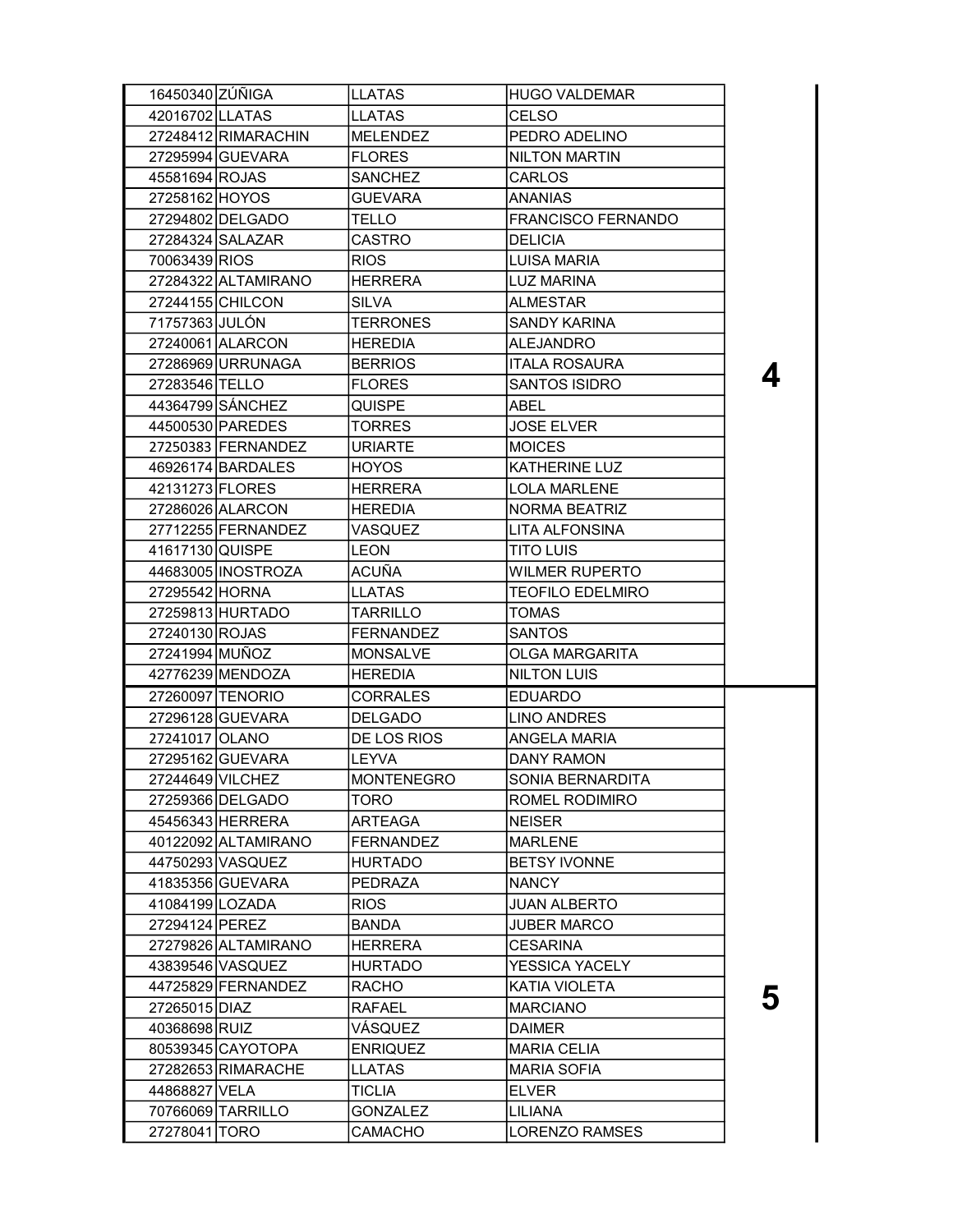| 27284814 JULCA  |                     | <b>CUCHUPOMA</b>    | MARCIAL                  |   |
|-----------------|---------------------|---------------------|--------------------------|---|
| 27281424 MUÑOZ  |                     | <b>MONSALVE</b>     | <b>MARIA YSABEL</b>      |   |
| 27286988 TORRES |                     | <b>SANCHEZ</b>      | NICOLAS                  |   |
| 27282655 LLATAS |                     | <b>HURTADO</b>      | <b>CESAR NILO</b>        |   |
| 27284305 DAVILA |                     | <b>SILVA</b>        | <b>HENRY ANTONIO</b>     |   |
| 27259413 LLATAS |                     | <b>HURTADO</b>      | <b>FAUSTINO LINO</b>     |   |
|                 | 71820288 BUSTAMANTE | ARTEAGA             | <b>JOSÉ YONEL</b>        |   |
|                 | 27240398 CARRANZA   | <b>GUERRERO</b>     | INANCY VIOLETA           |   |
| 41102425 FLORES |                     | TELLO               | <b>JOSE WILTER</b>       |   |
|                 | 27568858 CARUAJULCA | <b>BECERRA</b>      | <b>ROBERTO</b>           |   |
| 27286518 DIAZ   |                     | <b>VILLANUEVA</b>   | JULIO                    |   |
|                 | 27294477 CARDOZO    | <b>VARGAS</b>       | <b>LORENZO</b>           |   |
|                 | 27376608 CABRERA    | <b>GUERRERO</b>     | <b>JOSE LEOVIGILDO</b>   |   |
| 40121733 LEON   |                     | FERNANDEZ           | KEYMER IVAN              |   |
| 27274694 RIVERA |                     | CABRERA             | <b>CELFI DELFIN</b>      |   |
|                 | 27259571 GUERRERO   | <b>BUSTAMANTE</b>   | <b>EDELMIRA FLOR</b>     |   |
|                 | 17436057 CAMACHO    | <b>CHAPILLIQUEN</b> | <b>CARMEN ROSA</b>       |   |
|                 | 27278345 CORONEL    | <b>SANCHEZ</b>      | <b>JUAN ADELMO</b>       |   |
| 27265540 ROJAS  |                     | SILVA               | <b>FERNANDO</b>          |   |
|                 | 27296229 CARRANZA   | TELLO               | <b>JOSE LUIS</b>         |   |
| 27289598 GOMEZ  |                     | <b>CENTURION</b>    | <b>JORGE</b>             |   |
|                 | 27281302 MALUQUIS   | <b>QUISPE</b>       | <b>DIANIRA</b>           |   |
|                 | 40373299 VASQUEZ    | <b>BARTUREN</b>     | LILI                     |   |
|                 | 71766212 ALARCON    | DIAZ                | MIRTHA ANALI             | 6 |
| 60285393 HOYOS  |                     | VILLALOBOS          | MARIXA                   |   |
| 27241398 BURGA  |                     | <b>GUEVARA</b>      | <b>LUCIANO</b>           |   |
| 27287338 LLATAS |                     | BAZAN               | MARIA ELITA              |   |
|                 | 27286495 SALAZAR    | <b>CIEZA</b>        | <b>JESUS LUCAS</b>       |   |
|                 | 27286463 SALAZAR    | CASTRO              | CARMEN                   |   |
|                 | 76172634 SANCHEZ    | TELLO               | SANTOS WILSON            |   |
| 27240659 PINEDO |                     | VEGA                | MARUJA LUCILA            |   |
| 80545981 FLORES |                     | CARRANZA            | <b>DORIS MARLENI</b>     |   |
|                 | 40797933 TARRILLO   | <b>TONGO</b>        | <b>ITALA IRMA</b>        |   |
|                 | 27240227 RAMIREZ    | <b>BAUTISTA</b>     | <b>ELVIA AGRIPINA</b>    |   |
|                 | 70063435 SAAVEDRA   | FERNANDEZ           | FLORIELA                 |   |
|                 | 27295530 GUEVARA    | LLATAS              | JUANA FELINA             |   |
|                 | 40783389 GUEVARA    | <b>LLATAS</b>       | LUIS JORGE               |   |
| 27274547 MERA   |                     | <b>GUEVARA</b>      | <b>MARY LUZ</b>          |   |
| 16693289 LOZADA |                     | SILVA               | <b>MARIBEL CLEMENCIA</b> |   |
|                 | 40322602 FERNANDEZ  | <b>MEDINA</b>       | MARIA ELENA              |   |
| 40758699 DIAZ   |                     | <b>RODRIGUEZ</b>    | NEYLH ROSEL              |   |
| 42323480 CUBAS  |                     | VASQUEZ             | <b>NELY ESTHER</b>       |   |
|                 | 44072640 CENTURION  | ALTAMIRANO          | <b>EDELFIN ARISTEDES</b> |   |
| 27284165 MUÑOZ  |                     | <b>ROJAS</b>        | <b>WIMBER ROBERT</b>     |   |
|                 | 44171342 CERCADO    | <b>ALARCON</b>      | MARITSA                  |   |
| 27296472 MENOR  |                     | DIAZ                | HEILER WILSON            |   |
|                 | 27286539 GUERRERO   | VÁSQUEZ             | MARÍA DORIS              |   |
|                 | 80545283 TARRILLO   | VASQUEZ             | <b>JOSE MELANIO</b>      |   |
| 16546135 CUBAS  |                     | <b>MORALES</b>      | SANTIAGO                 |   |
| 27295146 MATTA  |                     | <b>MONSALVE</b>     | <b>GLADYS ANGELICA</b>   |   |
| 27269031 PEREZ  |                     | CABRERA             | <b>LIDOBERTO</b>         |   |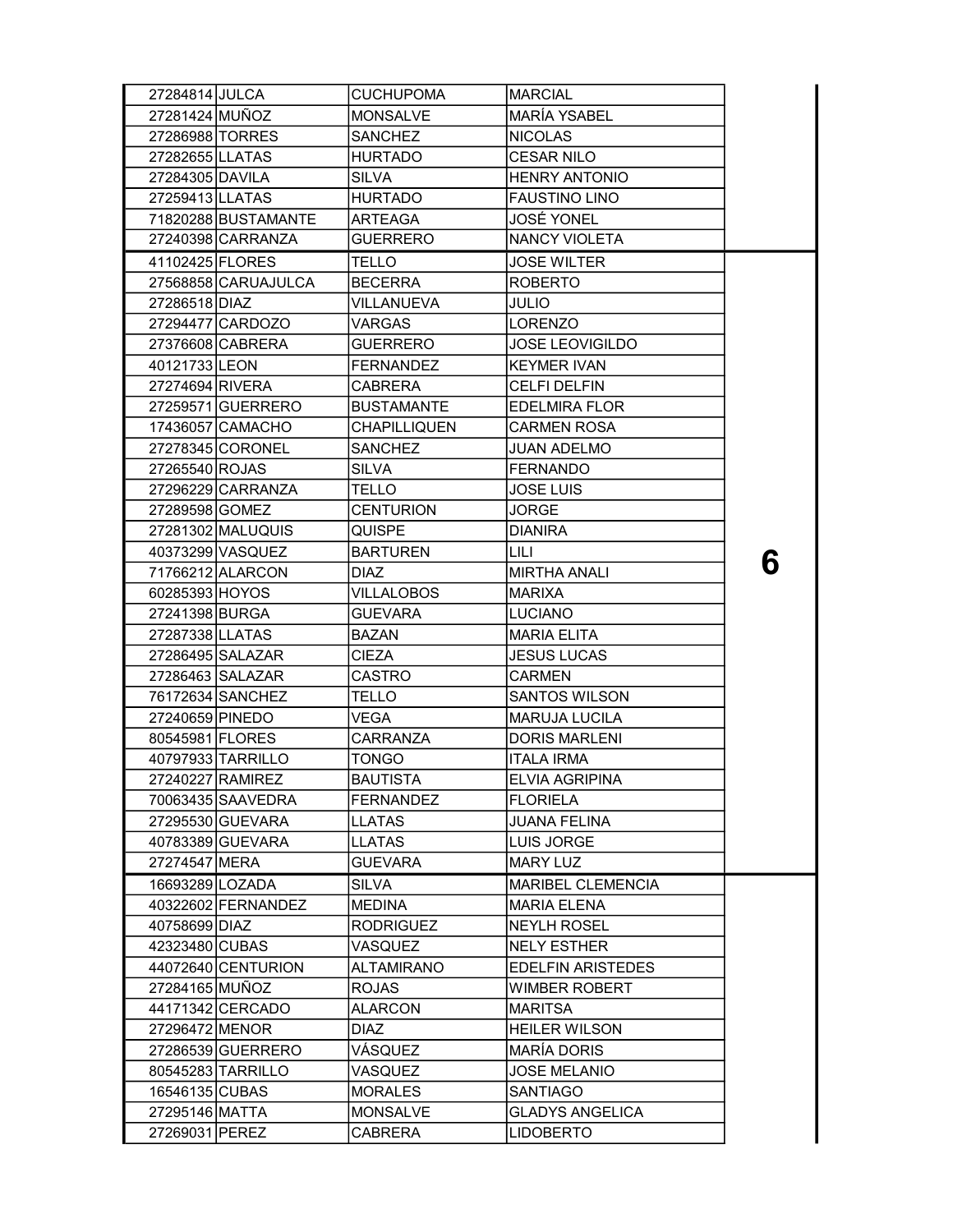| 27259302 PEDRAZA<br><b>CUBAS</b><br><b>EDWUIN</b><br>27277189 RODRIGUEZ<br><b>PEDRAZA</b><br><b>EYNER RAUL</b><br>27428563 CIEZA<br><b>MESTANZA</b><br><b>MILTON EDDY</b><br>27286906 OCHOA<br>CASTRO<br>ELVIRA NOEMI<br>45498784 CUBAS<br><b>CENTURIÓN</b><br><b>IVAN</b><br>27690908 BANDA<br>INGA<br><b>MARIA EMILIA</b><br>80188306 ALARCON<br>LUNA<br><b>MARIA JULIA</b><br>27286258 ALARCON<br><b>MIRTHA JANETHE</b><br>LUNA<br>40104068 TENORIO<br><b>HEREDIA</b><br><b>ASUNCION LUCIDORA</b><br>27287290 PARRA<br><b>TORRES</b><br><b>MARLENY VICTORIA</b><br>27246313 ALTAMIRANO<br><b>SANTOS HIRUNDINA</b><br><b>FLORES</b><br>27274581 BANDA<br>INGA<br><b>MANUEL ELIAS</b><br>27430271 CAYATOPA<br><b>NUÑEZ</b><br>ANAXIMANDRO<br>40703154 RIOS<br>LOZADA<br>RICARDO NACOR<br>16768239 PAZ<br><b>WALTER ANTONIO</b><br><b>CASTRO</b><br>27286699 FERNANDEZ<br><b>EULALIO</b><br>LLANOS<br>27294989 MERA<br><b>CABALLERO</b><br><b>JOSE PRESBITERO</b><br>27295182 PEREZ<br><b>GUEVARA</b><br><b>BARBARITA</b><br>27286514 CASTRO<br><b>FLORES</b><br>MERCEDES<br>27287903 FERNANDEZ<br><b>SILVA</b><br><b>CANDELARIA</b><br>MARÍA ESPERANZA<br>27280749 RIVERA<br><b>PÉREZ</b><br>27284008 CHAVEZ<br>TARRILLO<br><b>JORGE</b><br>40060619 COLUNCHE<br>FERNANDEZ<br><b>GONZALO</b><br>27249445 TORO<br>NARCISO RONAL<br><b>HEREDIA</b><br>27287345 VALERA<br><b>HORNA</b><br>ETI ELIZABETH<br>27283857 VASQUEZ<br><b>FLORES</b><br><b>JOSE CARMEN</b><br>27251975 TELLO<br>VASQUEZ<br><b>LUCIO</b><br>43642018 LLAMO<br><b>HEREDIA</b><br>ADELIA<br>42093372 CIEZA<br>VASQUEZ<br><b>RONAL</b><br>27289801 CARRASCO<br>ANABEL MARINA<br><b>PINEDO</b><br>27286641 NAVARRO<br><b>FLORES</b><br><b>MARIA FLORDELINA</b><br>8<br>27428062 NUÑEZ<br><b>TAPIA</b><br><b>CESAR</b><br>41853519 LINARES<br><b>ALARCON</b><br>JAIME<br>43481416 MEDINA<br>SAUCEDO<br><b>DAGOMAR</b><br>43765900 SANCHEZ<br><b>HOYOS</b><br><b>ROSA YANET</b><br>27279207 GUEVARA<br><b>NAVARRO</b><br><b>CLEINER EVERLIN</b><br>27385869 MARTINEZ<br><b>COLUNCHE</b><br><b>VICTOR DOLORES</b><br>16726276 ARENAS<br><b>OLIVERA</b><br><b>FLOR MARIZA</b><br>FERNÁNDEZ<br>27379385 ESPINOZA<br><b>LEOPOLDO</b><br>27257046 PEREZ<br>VARGAS<br>ROMULO<br>27281296 DELGADO<br><b>FERNANDEZ</b><br><b>MARILUZ</b><br>27282860 HEREDIA<br>SANCHEZ<br><b>HELI HERNAN</b><br>26629637 BOZA<br><b>MOLINA</b><br><b>ROSA HERMINIA</b><br>40472087 GUEVARA<br>GAMONAL<br><b>GLORIA</b><br>41554278 CHÁVEZ<br><b>FLORES</b><br>DONAIRA<br>26715108 HUAMÁN<br>FLOR DE MARÍA<br>CARRASCO<br>27288501 TELLO<br><b>TORRES</b><br><b>UBILDER</b><br>43426718 VASQUEZ<br>GARCIA<br><b>NELBER</b><br>27283138 HUAMAN<br>SEGUNDO FLORIDORO<br>PEREZ | 16723192 SAAVEDRA | <b>PEREZ</b> | <b>SANDRA ALINA</b> |  |
|--------------------------------------------------------------------------------------------------------------------------------------------------------------------------------------------------------------------------------------------------------------------------------------------------------------------------------------------------------------------------------------------------------------------------------------------------------------------------------------------------------------------------------------------------------------------------------------------------------------------------------------------------------------------------------------------------------------------------------------------------------------------------------------------------------------------------------------------------------------------------------------------------------------------------------------------------------------------------------------------------------------------------------------------------------------------------------------------------------------------------------------------------------------------------------------------------------------------------------------------------------------------------------------------------------------------------------------------------------------------------------------------------------------------------------------------------------------------------------------------------------------------------------------------------------------------------------------------------------------------------------------------------------------------------------------------------------------------------------------------------------------------------------------------------------------------------------------------------------------------------------------------------------------------------------------------------------------------------------------------------------------------------------------------------------------------------------------------------------------------------------------------------------------------------------------------------------------------------------------------------------------------------------------------------------------------------------------------------------------------------------------------------------------------------------------------------------------------------------------------------------------------------------------------------------------------------------------------------------------------------------------------------------------------------------------------------------------------|-------------------|--------------|---------------------|--|
|                                                                                                                                                                                                                                                                                                                                                                                                                                                                                                                                                                                                                                                                                                                                                                                                                                                                                                                                                                                                                                                                                                                                                                                                                                                                                                                                                                                                                                                                                                                                                                                                                                                                                                                                                                                                                                                                                                                                                                                                                                                                                                                                                                                                                                                                                                                                                                                                                                                                                                                                                                                                                                                                                                                    |                   |              |                     |  |
|                                                                                                                                                                                                                                                                                                                                                                                                                                                                                                                                                                                                                                                                                                                                                                                                                                                                                                                                                                                                                                                                                                                                                                                                                                                                                                                                                                                                                                                                                                                                                                                                                                                                                                                                                                                                                                                                                                                                                                                                                                                                                                                                                                                                                                                                                                                                                                                                                                                                                                                                                                                                                                                                                                                    |                   |              |                     |  |
|                                                                                                                                                                                                                                                                                                                                                                                                                                                                                                                                                                                                                                                                                                                                                                                                                                                                                                                                                                                                                                                                                                                                                                                                                                                                                                                                                                                                                                                                                                                                                                                                                                                                                                                                                                                                                                                                                                                                                                                                                                                                                                                                                                                                                                                                                                                                                                                                                                                                                                                                                                                                                                                                                                                    |                   |              |                     |  |
|                                                                                                                                                                                                                                                                                                                                                                                                                                                                                                                                                                                                                                                                                                                                                                                                                                                                                                                                                                                                                                                                                                                                                                                                                                                                                                                                                                                                                                                                                                                                                                                                                                                                                                                                                                                                                                                                                                                                                                                                                                                                                                                                                                                                                                                                                                                                                                                                                                                                                                                                                                                                                                                                                                                    |                   |              |                     |  |
|                                                                                                                                                                                                                                                                                                                                                                                                                                                                                                                                                                                                                                                                                                                                                                                                                                                                                                                                                                                                                                                                                                                                                                                                                                                                                                                                                                                                                                                                                                                                                                                                                                                                                                                                                                                                                                                                                                                                                                                                                                                                                                                                                                                                                                                                                                                                                                                                                                                                                                                                                                                                                                                                                                                    |                   |              |                     |  |
|                                                                                                                                                                                                                                                                                                                                                                                                                                                                                                                                                                                                                                                                                                                                                                                                                                                                                                                                                                                                                                                                                                                                                                                                                                                                                                                                                                                                                                                                                                                                                                                                                                                                                                                                                                                                                                                                                                                                                                                                                                                                                                                                                                                                                                                                                                                                                                                                                                                                                                                                                                                                                                                                                                                    |                   |              |                     |  |
|                                                                                                                                                                                                                                                                                                                                                                                                                                                                                                                                                                                                                                                                                                                                                                                                                                                                                                                                                                                                                                                                                                                                                                                                                                                                                                                                                                                                                                                                                                                                                                                                                                                                                                                                                                                                                                                                                                                                                                                                                                                                                                                                                                                                                                                                                                                                                                                                                                                                                                                                                                                                                                                                                                                    |                   |              |                     |  |
|                                                                                                                                                                                                                                                                                                                                                                                                                                                                                                                                                                                                                                                                                                                                                                                                                                                                                                                                                                                                                                                                                                                                                                                                                                                                                                                                                                                                                                                                                                                                                                                                                                                                                                                                                                                                                                                                                                                                                                                                                                                                                                                                                                                                                                                                                                                                                                                                                                                                                                                                                                                                                                                                                                                    |                   |              |                     |  |
|                                                                                                                                                                                                                                                                                                                                                                                                                                                                                                                                                                                                                                                                                                                                                                                                                                                                                                                                                                                                                                                                                                                                                                                                                                                                                                                                                                                                                                                                                                                                                                                                                                                                                                                                                                                                                                                                                                                                                                                                                                                                                                                                                                                                                                                                                                                                                                                                                                                                                                                                                                                                                                                                                                                    |                   |              |                     |  |
|                                                                                                                                                                                                                                                                                                                                                                                                                                                                                                                                                                                                                                                                                                                                                                                                                                                                                                                                                                                                                                                                                                                                                                                                                                                                                                                                                                                                                                                                                                                                                                                                                                                                                                                                                                                                                                                                                                                                                                                                                                                                                                                                                                                                                                                                                                                                                                                                                                                                                                                                                                                                                                                                                                                    |                   |              |                     |  |
|                                                                                                                                                                                                                                                                                                                                                                                                                                                                                                                                                                                                                                                                                                                                                                                                                                                                                                                                                                                                                                                                                                                                                                                                                                                                                                                                                                                                                                                                                                                                                                                                                                                                                                                                                                                                                                                                                                                                                                                                                                                                                                                                                                                                                                                                                                                                                                                                                                                                                                                                                                                                                                                                                                                    |                   |              |                     |  |
|                                                                                                                                                                                                                                                                                                                                                                                                                                                                                                                                                                                                                                                                                                                                                                                                                                                                                                                                                                                                                                                                                                                                                                                                                                                                                                                                                                                                                                                                                                                                                                                                                                                                                                                                                                                                                                                                                                                                                                                                                                                                                                                                                                                                                                                                                                                                                                                                                                                                                                                                                                                                                                                                                                                    |                   |              |                     |  |
|                                                                                                                                                                                                                                                                                                                                                                                                                                                                                                                                                                                                                                                                                                                                                                                                                                                                                                                                                                                                                                                                                                                                                                                                                                                                                                                                                                                                                                                                                                                                                                                                                                                                                                                                                                                                                                                                                                                                                                                                                                                                                                                                                                                                                                                                                                                                                                                                                                                                                                                                                                                                                                                                                                                    |                   |              |                     |  |
|                                                                                                                                                                                                                                                                                                                                                                                                                                                                                                                                                                                                                                                                                                                                                                                                                                                                                                                                                                                                                                                                                                                                                                                                                                                                                                                                                                                                                                                                                                                                                                                                                                                                                                                                                                                                                                                                                                                                                                                                                                                                                                                                                                                                                                                                                                                                                                                                                                                                                                                                                                                                                                                                                                                    |                   |              |                     |  |
|                                                                                                                                                                                                                                                                                                                                                                                                                                                                                                                                                                                                                                                                                                                                                                                                                                                                                                                                                                                                                                                                                                                                                                                                                                                                                                                                                                                                                                                                                                                                                                                                                                                                                                                                                                                                                                                                                                                                                                                                                                                                                                                                                                                                                                                                                                                                                                                                                                                                                                                                                                                                                                                                                                                    |                   |              |                     |  |
|                                                                                                                                                                                                                                                                                                                                                                                                                                                                                                                                                                                                                                                                                                                                                                                                                                                                                                                                                                                                                                                                                                                                                                                                                                                                                                                                                                                                                                                                                                                                                                                                                                                                                                                                                                                                                                                                                                                                                                                                                                                                                                                                                                                                                                                                                                                                                                                                                                                                                                                                                                                                                                                                                                                    |                   |              |                     |  |
|                                                                                                                                                                                                                                                                                                                                                                                                                                                                                                                                                                                                                                                                                                                                                                                                                                                                                                                                                                                                                                                                                                                                                                                                                                                                                                                                                                                                                                                                                                                                                                                                                                                                                                                                                                                                                                                                                                                                                                                                                                                                                                                                                                                                                                                                                                                                                                                                                                                                                                                                                                                                                                                                                                                    |                   |              |                     |  |
|                                                                                                                                                                                                                                                                                                                                                                                                                                                                                                                                                                                                                                                                                                                                                                                                                                                                                                                                                                                                                                                                                                                                                                                                                                                                                                                                                                                                                                                                                                                                                                                                                                                                                                                                                                                                                                                                                                                                                                                                                                                                                                                                                                                                                                                                                                                                                                                                                                                                                                                                                                                                                                                                                                                    |                   |              |                     |  |
|                                                                                                                                                                                                                                                                                                                                                                                                                                                                                                                                                                                                                                                                                                                                                                                                                                                                                                                                                                                                                                                                                                                                                                                                                                                                                                                                                                                                                                                                                                                                                                                                                                                                                                                                                                                                                                                                                                                                                                                                                                                                                                                                                                                                                                                                                                                                                                                                                                                                                                                                                                                                                                                                                                                    |                   |              |                     |  |
|                                                                                                                                                                                                                                                                                                                                                                                                                                                                                                                                                                                                                                                                                                                                                                                                                                                                                                                                                                                                                                                                                                                                                                                                                                                                                                                                                                                                                                                                                                                                                                                                                                                                                                                                                                                                                                                                                                                                                                                                                                                                                                                                                                                                                                                                                                                                                                                                                                                                                                                                                                                                                                                                                                                    |                   |              |                     |  |
|                                                                                                                                                                                                                                                                                                                                                                                                                                                                                                                                                                                                                                                                                                                                                                                                                                                                                                                                                                                                                                                                                                                                                                                                                                                                                                                                                                                                                                                                                                                                                                                                                                                                                                                                                                                                                                                                                                                                                                                                                                                                                                                                                                                                                                                                                                                                                                                                                                                                                                                                                                                                                                                                                                                    |                   |              |                     |  |
|                                                                                                                                                                                                                                                                                                                                                                                                                                                                                                                                                                                                                                                                                                                                                                                                                                                                                                                                                                                                                                                                                                                                                                                                                                                                                                                                                                                                                                                                                                                                                                                                                                                                                                                                                                                                                                                                                                                                                                                                                                                                                                                                                                                                                                                                                                                                                                                                                                                                                                                                                                                                                                                                                                                    |                   |              |                     |  |
|                                                                                                                                                                                                                                                                                                                                                                                                                                                                                                                                                                                                                                                                                                                                                                                                                                                                                                                                                                                                                                                                                                                                                                                                                                                                                                                                                                                                                                                                                                                                                                                                                                                                                                                                                                                                                                                                                                                                                                                                                                                                                                                                                                                                                                                                                                                                                                                                                                                                                                                                                                                                                                                                                                                    |                   |              |                     |  |
|                                                                                                                                                                                                                                                                                                                                                                                                                                                                                                                                                                                                                                                                                                                                                                                                                                                                                                                                                                                                                                                                                                                                                                                                                                                                                                                                                                                                                                                                                                                                                                                                                                                                                                                                                                                                                                                                                                                                                                                                                                                                                                                                                                                                                                                                                                                                                                                                                                                                                                                                                                                                                                                                                                                    |                   |              |                     |  |
|                                                                                                                                                                                                                                                                                                                                                                                                                                                                                                                                                                                                                                                                                                                                                                                                                                                                                                                                                                                                                                                                                                                                                                                                                                                                                                                                                                                                                                                                                                                                                                                                                                                                                                                                                                                                                                                                                                                                                                                                                                                                                                                                                                                                                                                                                                                                                                                                                                                                                                                                                                                                                                                                                                                    |                   |              |                     |  |
|                                                                                                                                                                                                                                                                                                                                                                                                                                                                                                                                                                                                                                                                                                                                                                                                                                                                                                                                                                                                                                                                                                                                                                                                                                                                                                                                                                                                                                                                                                                                                                                                                                                                                                                                                                                                                                                                                                                                                                                                                                                                                                                                                                                                                                                                                                                                                                                                                                                                                                                                                                                                                                                                                                                    |                   |              |                     |  |
|                                                                                                                                                                                                                                                                                                                                                                                                                                                                                                                                                                                                                                                                                                                                                                                                                                                                                                                                                                                                                                                                                                                                                                                                                                                                                                                                                                                                                                                                                                                                                                                                                                                                                                                                                                                                                                                                                                                                                                                                                                                                                                                                                                                                                                                                                                                                                                                                                                                                                                                                                                                                                                                                                                                    |                   |              |                     |  |
|                                                                                                                                                                                                                                                                                                                                                                                                                                                                                                                                                                                                                                                                                                                                                                                                                                                                                                                                                                                                                                                                                                                                                                                                                                                                                                                                                                                                                                                                                                                                                                                                                                                                                                                                                                                                                                                                                                                                                                                                                                                                                                                                                                                                                                                                                                                                                                                                                                                                                                                                                                                                                                                                                                                    |                   |              |                     |  |
|                                                                                                                                                                                                                                                                                                                                                                                                                                                                                                                                                                                                                                                                                                                                                                                                                                                                                                                                                                                                                                                                                                                                                                                                                                                                                                                                                                                                                                                                                                                                                                                                                                                                                                                                                                                                                                                                                                                                                                                                                                                                                                                                                                                                                                                                                                                                                                                                                                                                                                                                                                                                                                                                                                                    |                   |              |                     |  |
|                                                                                                                                                                                                                                                                                                                                                                                                                                                                                                                                                                                                                                                                                                                                                                                                                                                                                                                                                                                                                                                                                                                                                                                                                                                                                                                                                                                                                                                                                                                                                                                                                                                                                                                                                                                                                                                                                                                                                                                                                                                                                                                                                                                                                                                                                                                                                                                                                                                                                                                                                                                                                                                                                                                    |                   |              |                     |  |
|                                                                                                                                                                                                                                                                                                                                                                                                                                                                                                                                                                                                                                                                                                                                                                                                                                                                                                                                                                                                                                                                                                                                                                                                                                                                                                                                                                                                                                                                                                                                                                                                                                                                                                                                                                                                                                                                                                                                                                                                                                                                                                                                                                                                                                                                                                                                                                                                                                                                                                                                                                                                                                                                                                                    |                   |              |                     |  |
|                                                                                                                                                                                                                                                                                                                                                                                                                                                                                                                                                                                                                                                                                                                                                                                                                                                                                                                                                                                                                                                                                                                                                                                                                                                                                                                                                                                                                                                                                                                                                                                                                                                                                                                                                                                                                                                                                                                                                                                                                                                                                                                                                                                                                                                                                                                                                                                                                                                                                                                                                                                                                                                                                                                    |                   |              |                     |  |
|                                                                                                                                                                                                                                                                                                                                                                                                                                                                                                                                                                                                                                                                                                                                                                                                                                                                                                                                                                                                                                                                                                                                                                                                                                                                                                                                                                                                                                                                                                                                                                                                                                                                                                                                                                                                                                                                                                                                                                                                                                                                                                                                                                                                                                                                                                                                                                                                                                                                                                                                                                                                                                                                                                                    |                   |              |                     |  |
|                                                                                                                                                                                                                                                                                                                                                                                                                                                                                                                                                                                                                                                                                                                                                                                                                                                                                                                                                                                                                                                                                                                                                                                                                                                                                                                                                                                                                                                                                                                                                                                                                                                                                                                                                                                                                                                                                                                                                                                                                                                                                                                                                                                                                                                                                                                                                                                                                                                                                                                                                                                                                                                                                                                    |                   |              |                     |  |
|                                                                                                                                                                                                                                                                                                                                                                                                                                                                                                                                                                                                                                                                                                                                                                                                                                                                                                                                                                                                                                                                                                                                                                                                                                                                                                                                                                                                                                                                                                                                                                                                                                                                                                                                                                                                                                                                                                                                                                                                                                                                                                                                                                                                                                                                                                                                                                                                                                                                                                                                                                                                                                                                                                                    |                   |              |                     |  |
|                                                                                                                                                                                                                                                                                                                                                                                                                                                                                                                                                                                                                                                                                                                                                                                                                                                                                                                                                                                                                                                                                                                                                                                                                                                                                                                                                                                                                                                                                                                                                                                                                                                                                                                                                                                                                                                                                                                                                                                                                                                                                                                                                                                                                                                                                                                                                                                                                                                                                                                                                                                                                                                                                                                    |                   |              |                     |  |
|                                                                                                                                                                                                                                                                                                                                                                                                                                                                                                                                                                                                                                                                                                                                                                                                                                                                                                                                                                                                                                                                                                                                                                                                                                                                                                                                                                                                                                                                                                                                                                                                                                                                                                                                                                                                                                                                                                                                                                                                                                                                                                                                                                                                                                                                                                                                                                                                                                                                                                                                                                                                                                                                                                                    |                   |              |                     |  |
|                                                                                                                                                                                                                                                                                                                                                                                                                                                                                                                                                                                                                                                                                                                                                                                                                                                                                                                                                                                                                                                                                                                                                                                                                                                                                                                                                                                                                                                                                                                                                                                                                                                                                                                                                                                                                                                                                                                                                                                                                                                                                                                                                                                                                                                                                                                                                                                                                                                                                                                                                                                                                                                                                                                    |                   |              |                     |  |
|                                                                                                                                                                                                                                                                                                                                                                                                                                                                                                                                                                                                                                                                                                                                                                                                                                                                                                                                                                                                                                                                                                                                                                                                                                                                                                                                                                                                                                                                                                                                                                                                                                                                                                                                                                                                                                                                                                                                                                                                                                                                                                                                                                                                                                                                                                                                                                                                                                                                                                                                                                                                                                                                                                                    |                   |              |                     |  |
|                                                                                                                                                                                                                                                                                                                                                                                                                                                                                                                                                                                                                                                                                                                                                                                                                                                                                                                                                                                                                                                                                                                                                                                                                                                                                                                                                                                                                                                                                                                                                                                                                                                                                                                                                                                                                                                                                                                                                                                                                                                                                                                                                                                                                                                                                                                                                                                                                                                                                                                                                                                                                                                                                                                    |                   |              |                     |  |
|                                                                                                                                                                                                                                                                                                                                                                                                                                                                                                                                                                                                                                                                                                                                                                                                                                                                                                                                                                                                                                                                                                                                                                                                                                                                                                                                                                                                                                                                                                                                                                                                                                                                                                                                                                                                                                                                                                                                                                                                                                                                                                                                                                                                                                                                                                                                                                                                                                                                                                                                                                                                                                                                                                                    |                   |              |                     |  |
|                                                                                                                                                                                                                                                                                                                                                                                                                                                                                                                                                                                                                                                                                                                                                                                                                                                                                                                                                                                                                                                                                                                                                                                                                                                                                                                                                                                                                                                                                                                                                                                                                                                                                                                                                                                                                                                                                                                                                                                                                                                                                                                                                                                                                                                                                                                                                                                                                                                                                                                                                                                                                                                                                                                    |                   |              |                     |  |
|                                                                                                                                                                                                                                                                                                                                                                                                                                                                                                                                                                                                                                                                                                                                                                                                                                                                                                                                                                                                                                                                                                                                                                                                                                                                                                                                                                                                                                                                                                                                                                                                                                                                                                                                                                                                                                                                                                                                                                                                                                                                                                                                                                                                                                                                                                                                                                                                                                                                                                                                                                                                                                                                                                                    |                   |              |                     |  |
|                                                                                                                                                                                                                                                                                                                                                                                                                                                                                                                                                                                                                                                                                                                                                                                                                                                                                                                                                                                                                                                                                                                                                                                                                                                                                                                                                                                                                                                                                                                                                                                                                                                                                                                                                                                                                                                                                                                                                                                                                                                                                                                                                                                                                                                                                                                                                                                                                                                                                                                                                                                                                                                                                                                    |                   |              |                     |  |
|                                                                                                                                                                                                                                                                                                                                                                                                                                                                                                                                                                                                                                                                                                                                                                                                                                                                                                                                                                                                                                                                                                                                                                                                                                                                                                                                                                                                                                                                                                                                                                                                                                                                                                                                                                                                                                                                                                                                                                                                                                                                                                                                                                                                                                                                                                                                                                                                                                                                                                                                                                                                                                                                                                                    |                   |              |                     |  |
|                                                                                                                                                                                                                                                                                                                                                                                                                                                                                                                                                                                                                                                                                                                                                                                                                                                                                                                                                                                                                                                                                                                                                                                                                                                                                                                                                                                                                                                                                                                                                                                                                                                                                                                                                                                                                                                                                                                                                                                                                                                                                                                                                                                                                                                                                                                                                                                                                                                                                                                                                                                                                                                                                                                    |                   |              |                     |  |
|                                                                                                                                                                                                                                                                                                                                                                                                                                                                                                                                                                                                                                                                                                                                                                                                                                                                                                                                                                                                                                                                                                                                                                                                                                                                                                                                                                                                                                                                                                                                                                                                                                                                                                                                                                                                                                                                                                                                                                                                                                                                                                                                                                                                                                                                                                                                                                                                                                                                                                                                                                                                                                                                                                                    |                   |              |                     |  |
|                                                                                                                                                                                                                                                                                                                                                                                                                                                                                                                                                                                                                                                                                                                                                                                                                                                                                                                                                                                                                                                                                                                                                                                                                                                                                                                                                                                                                                                                                                                                                                                                                                                                                                                                                                                                                                                                                                                                                                                                                                                                                                                                                                                                                                                                                                                                                                                                                                                                                                                                                                                                                                                                                                                    |                   |              |                     |  |
|                                                                                                                                                                                                                                                                                                                                                                                                                                                                                                                                                                                                                                                                                                                                                                                                                                                                                                                                                                                                                                                                                                                                                                                                                                                                                                                                                                                                                                                                                                                                                                                                                                                                                                                                                                                                                                                                                                                                                                                                                                                                                                                                                                                                                                                                                                                                                                                                                                                                                                                                                                                                                                                                                                                    |                   |              |                     |  |
| 27283040 GUEVARA                                                                                                                                                                                                                                                                                                                                                                                                                                                                                                                                                                                                                                                                                                                                                                                                                                                                                                                                                                                                                                                                                                                                                                                                                                                                                                                                                                                                                                                                                                                                                                                                                                                                                                                                                                                                                                                                                                                                                                                                                                                                                                                                                                                                                                                                                                                                                                                                                                                                                                                                                                                                                                                                                                   |                   | VASQUEZ      | <b>NOLBERTO</b>     |  |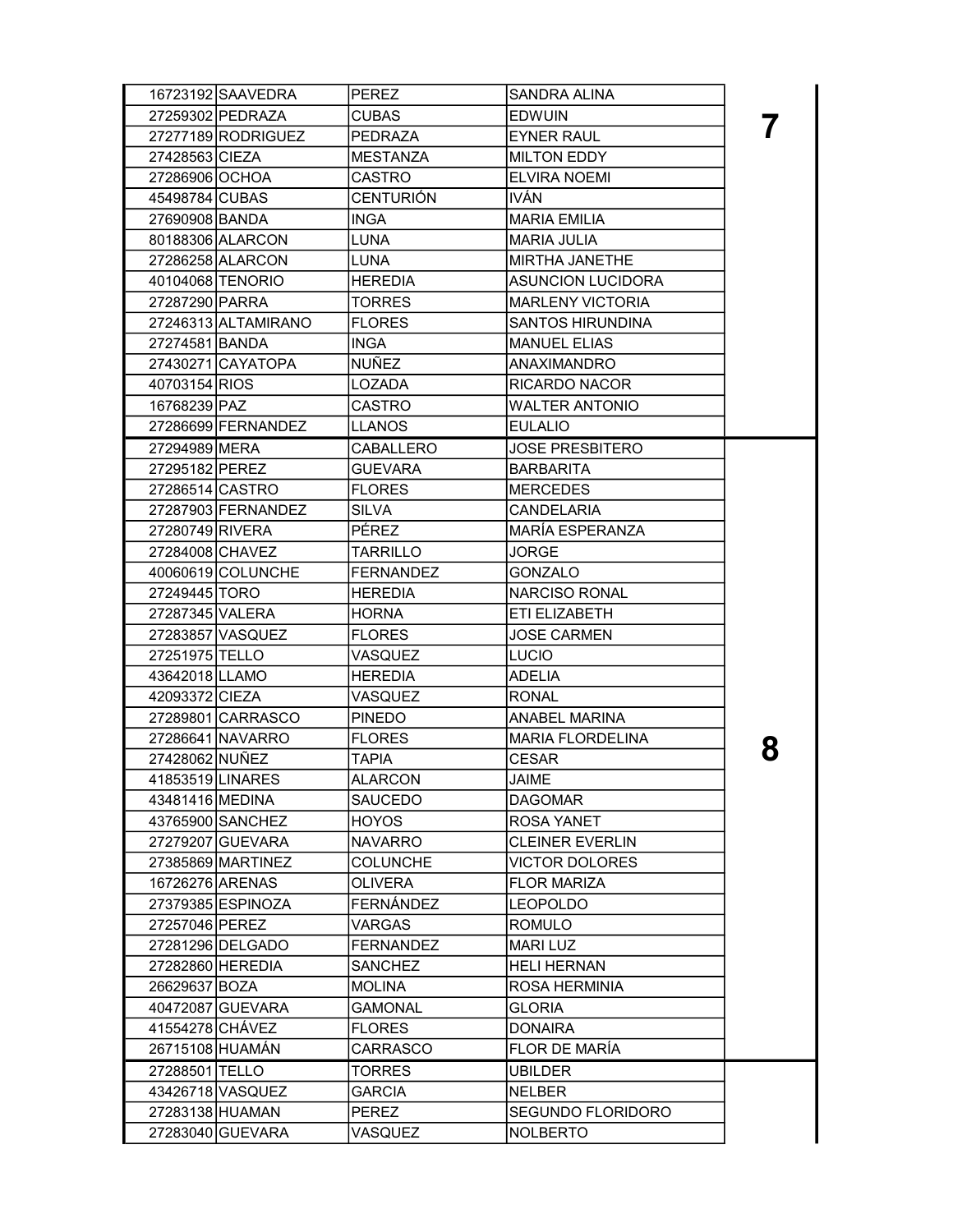|                  | 27282458 LOZADA     | LOZADA           | <b>ANA LILI</b>         |    |
|------------------|---------------------|------------------|-------------------------|----|
|                  | 27292405 GASTELO    | <b>EFUS</b>      | EMELINA                 |    |
|                  | 73467248 CASTILLO   | NÚÑEZ            | <b>JORGE LUIS</b>       |    |
| 27285572 MENA    |                     | <b>BARTUREN</b>  | <b>SEGUNDO DOLORES</b>  |    |
|                  | 27280219 SAUCEDO    | CARRANZA         | <b>JUAN RUPERTO</b>     |    |
| 27295464 ASCOY   |                     | BARTUREN         | CARMEN ROSA             |    |
| 27259431 PEREZ   |                     | DIAZ             | <b>ESTILIDA</b>         |    |
| 42344801 DIAZ    |                     | <b>PEREZ</b>     | LIZAURA                 |    |
| 27281903 TELLO   |                     | OLIVA            | <b>JUAN PABLO</b>       |    |
| 27413549 MEJIA   |                     | <b>FERNANDEZ</b> | <b>EFRAIN JORGE</b>     |    |
| 42174866 LOZADA  |                     | VILCHEZ          | <b>ENER</b>             |    |
|                  | 43346885 VILLALOBOS | GONZÁLEZ         | <b>DONEL</b>            |    |
| 27288910 VILCHEZ |                     | CASTRO           | <b>JULLY CAROLA</b>     |    |
|                  | 16733478 GUEVARA    | LEON             | <b>ANTONIO RONALD</b>   |    |
|                  | 27282178 FUENTES    | VILCHEZ          | CRISANTO                |    |
| 27254807 TORRES  |                     | <b>FERNANDEZ</b> | <b>ENRIQUE</b>          |    |
| 27278052 GALVEZ  |                     | <b>TORRES</b>    | <b>MARIA DEIFILIA</b>   |    |
|                  | 27287591 BARTUREN   | MATTA            | <b>RODOLFO</b>          |    |
|                  | 16725384 MENDOZA    | DÁVILA           | ANA MARÍA DEL PILAR     |    |
|                  | 27290210 RODRIGO    | <b>BECERRA</b>   | OSCAR                   |    |
| 27290214 RIVERA  |                     | <b>ARTEAGA</b>   | <b>GLORIA EMILCIA</b>   |    |
|                  | 27292743 VASQUEZ    | <b>CORONEL</b>   | <b>MARINO</b>           |    |
|                  | 27283433 FUENTES    | CASTILLO         | JOSE HERMES             |    |
| 27282827 FLORES  |                     | <b>BERRIOS</b>   | LUZ MARIA               |    |
|                  | 27258191 CARDOZO    | VASQUEZ          | <b>BETTY EMPERATRIZ</b> |    |
|                  | 27286761 RAMÍREZ    | LLATAS           | <b>HAYDEE</b>           |    |
| 27259230 RAMÍREZ |                     | <b>LLATAS</b>    |                         |    |
|                  |                     |                  | <b>DEISY EDITH</b>      |    |
|                  | 27295121 SALAZAR    | LEON             | <b>TANIA JESUS</b>      |    |
|                  | 27424209 FERNANDEZ  | <b>LINARES</b>   | <b>EDGAR</b>            |    |
|                  | 16640581 CHUPILLON  | <b>ALVAREZ</b>   | <b>MIRIAM ETELVINA</b>  |    |
|                  | 27241940 SANCHEZ    | <b>CUBAS</b>     | DORIS HELIZABETH        |    |
| 27259336 BANDA   |                     | <b>PEREZ</b>     | <b>BERTHA AURORA</b>    |    |
|                  | 27256009 SALDAÑA    | VASQUEZ          | <b>JUANITO</b>          |    |
| 42622486 ESTELA  |                     | <b>PEREZ</b>     | <b>CELINA</b>           |    |
| 45272901 LLAMO   |                     | MONTENEGRO       | <b>MARIA VIOLETA</b>    |    |
|                  | 16419550 ALTAMIRANO | TANTALEAN        | ADELA                   |    |
| 42803051 ROJAS   |                     | DIAZ             | EMELINA                 |    |
| 40755020 DIAZ    |                     | <b>REQUEJO</b>   | <b>ISABEL</b>           |    |
| 27263372 PEREZ   |                     | <b>TARRILLO</b>  | <b>JOSE DERRUBLINO</b>  |    |
|                  | 27252440 FERNANDEZ  | <b>REQUEJO</b>   | MISAEL                  |    |
|                  | 41938417 GONZALES   | CASTILLO         | RAQUEL                  |    |
|                  | 27283415 HEREDIA    | HUAMAN           | <b>FREDRICK RENAN</b>   | 10 |
| 16725524 PEREZ   |                     | VILCHEZ          | <b>LILI YAQUELINNE</b>  |    |
|                  | 27296746 MARTINEZ   | HORNA DE HEREDIA | IERICA YULISA           |    |
| 27241238 GALVEZ  |                     | OLIVERA          | <b>MARIA VIOLETA</b>    |    |
|                  | 27274225 ALARCON    | <b>FONCECA</b>   | JACOBA LUCY             |    |
|                  | 27296514 FERNANDEZ  | <b>MONSALVE</b>  | WILMER                  |    |
|                  | 27567829 CERCADO    | VASQUEZ          | <b>HOMERO</b>           |    |
| 27244883 VEGA    |                     | TORO             | <b>BELVA ROSA</b>       |    |
|                  | 41835498 GONZALEZ   | DIAZ             | OMAR                    |    |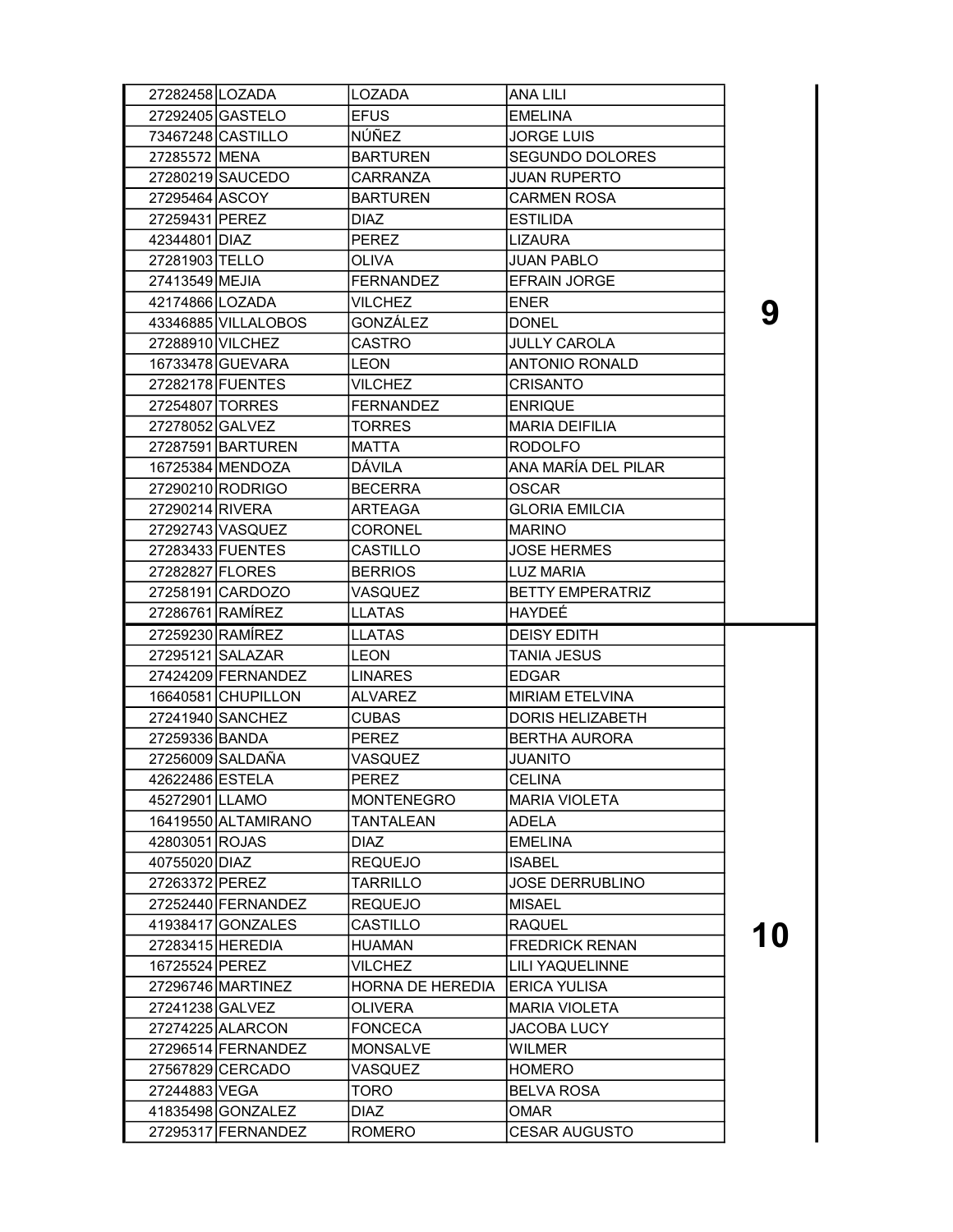| 17434748 REYES      | TANTARICO        | <b>CELESTINO</b>          |    |
|---------------------|------------------|---------------------------|----|
| 27272739 TORRES     | <b>BECERRA</b>   | <b>ELCIRA</b>             |    |
| 27387747 TORRES     | <b>BARCA</b>     | <b>WILMER VIRGILIO</b>    |    |
| 71779046 QUISPE     | <b>COTRINA</b>   | <b>CRISTINA YORELIS</b>   |    |
| 27281924 ZAMBRANO   | VASQUEZ          | <b>BETTY DEL CARMEN</b>   |    |
| 41968448 HEREDIA    | CARRASCO         | <b>GLORIA</b>             |    |
| 42901297 HORNA      | <b>TORRES</b>    | <b>ENRIQUE</b>            |    |
| 43981692 HORNA      | <b>TORRES</b>    | <b>ELEUTERIO</b>          |    |
| 27295179 SILVA      | <b>PERALTA</b>   | <b>JOSE HERBET</b>        |    |
| 27295308 FERNANDEZ  | CASTILLO         | <b>SENIN CONSUELO</b>     |    |
| 27296844 ROJAS      | OLANO            | <b>JUAN CARLOS</b>        |    |
| 09858949 HEREDIA    | CARRASCO         | <b>MARIA ENELIDA</b>      |    |
| 27259319 TELLO      | TORRES           | <b>EGBERTO</b>            |    |
| 40429319 MONTOYA    | <b>CUBAS</b>     | <b>FERNANDO AMERES</b>    |    |
| 43733959 SAAVEDRA   | CIEZA            | <b>MARIA LEIDA</b>        |    |
| 40650036 BENAVIDES  | CARRANZA         | <b>LILI YANET</b>         |    |
| 71583408 PARIATANTA | <b>GOICOCHEA</b> | <b>ANA NELY</b>           |    |
| 41811774 FERNANDEZ  | <b>LUCANO</b>    | <b>GLADYS MARITZA</b>     |    |
| 27288460 SANCHEZ    | TARRILLO         | <b>ESTHER</b>             |    |
| 27259741 VASQUEZ    | HAYALA           | <b>FIDENCIO</b>           |    |
| 27259201 DIAZ       | <b>MUÑOZ</b>     | PERSHING SANTIAGO         | 11 |
| 27276568 FERNANDEZ  | <b>REQUEJO</b>   | JUANITO                   |    |
| 45842804 MOLOCHO    | <b>RIMARACHE</b> | <b>JOSE EDUARDO</b>       |    |
| 27259436 COLLAZOS   | <b>ARRASCUE</b>  | <b>JHONNY ENRIQUE</b>     |    |
| 27280737 VARGAS     | VARGAS           | <b>FRANCISCO CUSTODIO</b> |    |
| 27387431 SALAZAR    | <b>VIDARTE</b>   | <b>LUZ EDITA</b>          |    |
| 27273199 VASQUEZ    | <b>PEREZ</b>     | <b>MARCIANO</b>           |    |
| 27280711 ALARCON    | <b>GARCIA</b>    | LUIS ALBERTO              |    |
| 41084196 GALVEZ     | <b>MELENDEZ</b>  | YANET SOFIA               |    |
| 27426244 VASQUEZ    | CASTILLO         | <b>WALTER</b>             |    |
| 16504036 PEREZ      | <b>DELGADO</b>   | ALINDOR                   |    |
| 27439003 LINARES    | <b>GUEVARA</b>   | <b>ALADINO</b>            |    |
| 27267163 VASQUEZ    | <b>FERNANDEZ</b> | <b>MARILUIZA</b>          |    |
| 27266174 DELGADO    | QUIJANO          | JENNER ALONSO             |    |
| 27282529 PEDRAZA    | SOBERON          | <b>AMELIA</b>             |    |
| 71698924 CIEZA      | <b>DELGADO</b>   | NILA                      |    |
| 27281516 ALVARADO   | <b>SILVA</b>     | <b>JUAN CARLOS</b>        |    |
| 27293922 CUBAS      | JULCA            | LENI                      |    |
| 27277751 CLAVO      | <b>FLORES</b>    | NEIRE YOLANDA             |    |
| 72129408 FLORES     | <b>CUCHUPOMA</b> | ANA ROSA                  |    |
| 41573244 FUENTES    | GUEVARA          | <b>MARIA GLORIA</b>       |    |
| 47672172 MONTEZA    | <b>FUENTES</b>   | <b>DAMARIS YAMILET</b>    |    |
| 16662301 CUCHUPOMA  | JULCA            | <b>ANA MARIA</b>          |    |
| 27248442 FLORES     | TANTALEAN        | <b>JORGE HERNAN</b>       |    |
| 27284723 BENAVIDES  | CARRANZA         | <b>SILVIA</b>             |    |
| 43092082 LLATAS     | <b>CONTRERAS</b> | <b>MARIA NILDA</b>        |    |
| 42831645 CARRERO    | <b>HERRERA</b>   | <b>MARILUZ</b>            |    |
| 27278382 GUEVARA    | <b>GORDILLO</b>  | ADELMO                    |    |
| 47206674 VÁSQUEZ    | FERNÁNDEZ        | <b>MARITA AIDE</b>        |    |
| 27433264 LUCANO     | <b>IDROGO</b>    | LEONILA                   |    |
| 26705154 DIAZ       | CABRERA          | <b>NERI MELANEO</b>       | 12 |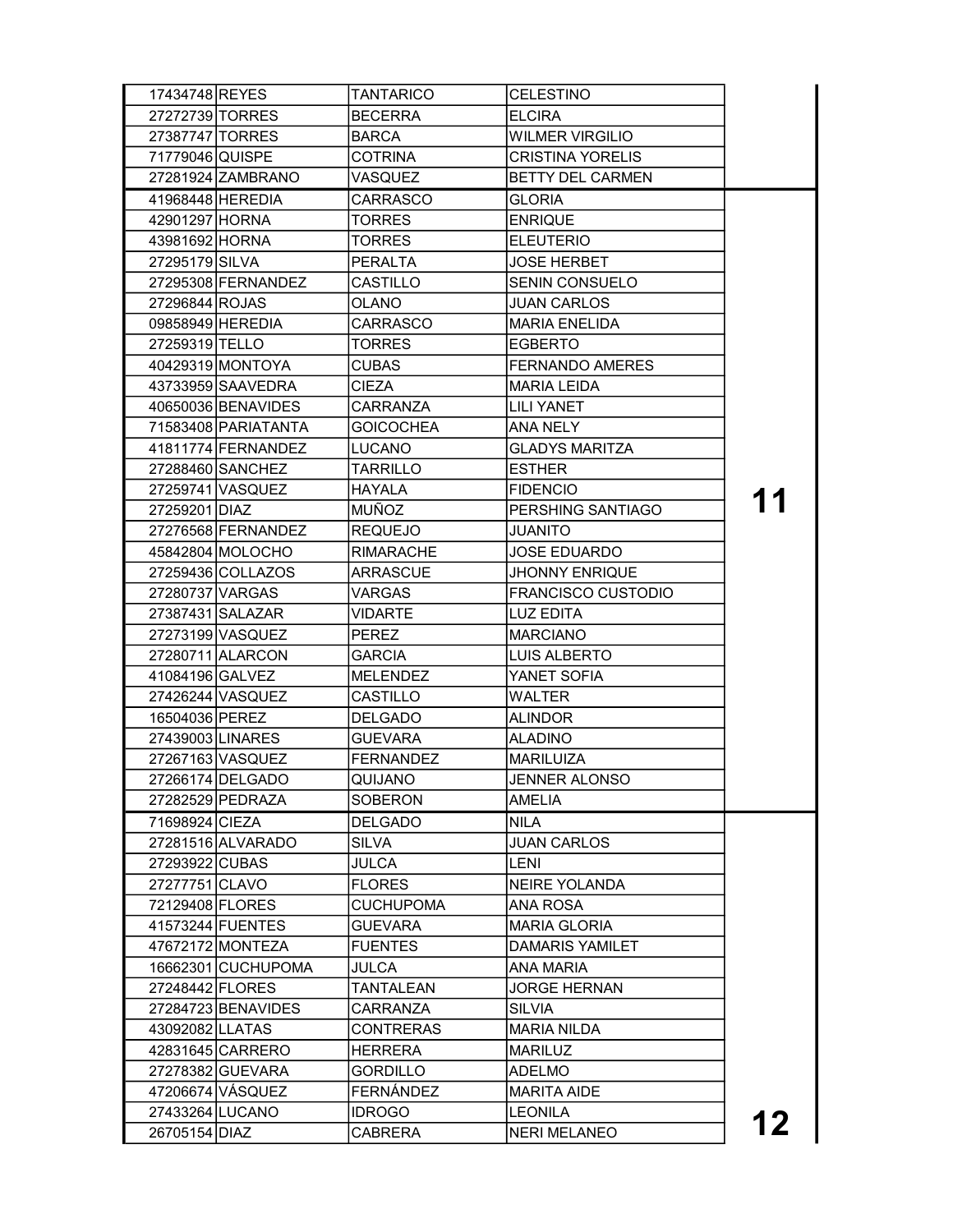| 27296109 CAYAO  |                     | ABAD               | YESENIA MAGALY             |    |
|-----------------|---------------------|--------------------|----------------------------|----|
|                 | 27281730 SANCHEZ    | <b>MIRANDA</b>     | SEGUNDO ALEJANDRO          |    |
|                 | 71708103 TUCUNANGO  | CARRASCO           | <b>EDINSON</b>             |    |
|                 | 42136950 VILLALOBOS | GONZÁLEZ           | <b>GILMER</b>              |    |
|                 | 27282824 SAUCEDO    | CARRANZA           | <b>BETTY OFELIA</b>        |    |
|                 | 71215180 DELGADO    | CORONADO           | <b>NEYSER</b>              |    |
| 73867790 FLORES |                     | CASTRO             | GIRI MAREILIS              |    |
|                 | 73981923 TORRES     | VERA               | <b>FIORELLA PIERINA</b>    |    |
|                 | 41812029 SANCHEZ    | PEDRAZA            | <b>MIRIAM DEL CARMEN</b>   |    |
| 44345896 ROJAS  |                     | <b>ROJAS</b>       | ELIZABETH                  |    |
| 45328389 LLAMO  |                     | <b>MONTENEGRO</b>  | MARIA VILMA                |    |
|                 | 16791852 MONTENEGRO | <b>SUAREZ</b>      | <b>ANA MARIA</b>           |    |
| 27295841 FLORES |                     | <b>ALEJANDRIA</b>  | <b>WILSON ADOLFO</b>       |    |
| 27427484 MEDINA |                     | DIAZ               | <b>MARIA NELY</b>          |    |
|                 | 45617498 GUEVARA    | TAMAY              | LUZ MAGALY                 |    |
|                 | 27288877 GONZALEZ   | <b>FLORES</b>      | <b>ROSA ELVIRA</b>         |    |
| 44958213 LLATAS |                     | CASTRO             | RICHARD NILTÓN             |    |
|                 | 40555885 FERNANDEZ  | CARRASCO           | <b>BLANCA ROSA</b>         |    |
| 27362905 ROJAS  |                     | <b>RAMOS</b>       | MARCIAL                    |    |
| 27360904 CHAVEZ |                     | <b>LLATAS</b>      | <b>MARIA DOLORES</b>       |    |
| 27286819 SILVA  |                     | <b>FERNANDEZ</b>   | <b>SILVIA MERCEDES</b>     |    |
|                 | 42407980 VASQUEZ    | <b>DELGADO</b>     | <b>ELMER RENAN</b>         |    |
| 27241908 QUISPE |                     | SALVADOR           | <b>FERNANDO MELCHOR</b>    |    |
|                 | 46473970 MARTINEZ   | CARRANZA           | JOSE IVAN                  |    |
|                 | 27243309 SEGURA     | TELLO              | LUIS HOMERO                |    |
|                 | 27244088 QUIJANO    | <b>RIVERA</b>      | <b>ADITH ESTELA</b>        |    |
|                 | 72366792 MOLOCHO    | <b>BURGA</b>       | WILMER                     |    |
|                 | 43512686 VASQUEZ    | GONZALEZ           | WALTER                     |    |
| 27269037 LOAYZA |                     | SILVA              | <b>FRANCISCO</b>           |    |
| 43320620 PINEDO |                     | <b>JULCA</b>       | <b>ALEX LALO</b>           | 13 |
|                 | 45271029 OBLITAS    | <b>PALOMINO</b>    | <b>GERENIAS</b>            |    |
|                 | 71663805 HEREDIA    | <b>NUÑEZ</b>       | <b>OSMAR</b>               |    |
| 76676249 LOZADA |                     | GUEVARA            | <b>ERICK</b>               |    |
| 27287994 VEGA   |                     | <b>BANDA</b>       | <b>JOSE ROSARIO</b>        |    |
| 27243232 MATTA  |                     | GUERRERO           | <b>JOSE HERMES</b>         |    |
|                 | 42115465 HERRERA    | VARGAS             | <b>ELMER YONI</b>          |    |
|                 | 41855385 SANCHEZ    | GUEVARA            | <b>SEGUNDO NICASIO</b>     |    |
| 71723077 JULCA  |                     | PEDRAZA            | LENIN ELBER                |    |
| 45889167 CUBAS  |                     | GUEVARA            | RONALD NELSON              |    |
| 40938583 CUBAS  |                     | <b>MONTENEGRO</b>  | <b>ELIZABETH</b>           |    |
| 42491141 DAVILA |                     | CASTRO             | <b>MALVARITA DEL ROCIO</b> |    |
|                 | 71062766 VILCHEZ    | <b>SANCHEZ</b>     | <b>MADALI ANAJARVIZ</b>    |    |
| 45912769 MERA   |                     | <b>CHUQUICAHUA</b> | <b>CARLOS DARWIN</b>       |    |
| 41615639 RIOS   |                     | TERRONES           | JOSE MANUEL                |    |
| 27295570 DÁVILA |                     | CASTRO             | MARÍA DEL CARMEN           |    |
|                 | 27273888 FERNANDEZ  | VASQUEZ            | <b>JUANITA VIOLETA</b>     |    |
| 40992947 PEREZ  |                     | <b>ASTONITAS</b>   | <b>NELBA</b>               |    |
|                 | 47611328 VASQUEZ    | <b>MALUQUIS</b>    | <b>IDETH NATALY</b>        |    |
| 40175877 SALAS  |                     | JULON              | <b>LORENA MARGOTH</b>      |    |
|                 | 71636372 VARGAS     | DÍAZ               | <b>BLANCA ESTHER</b>       |    |
| 27398656 PEREZ  |                     | <b>PEREZ</b>       | SEGUNDO SANTOS             |    |
|                 |                     |                    |                            |    |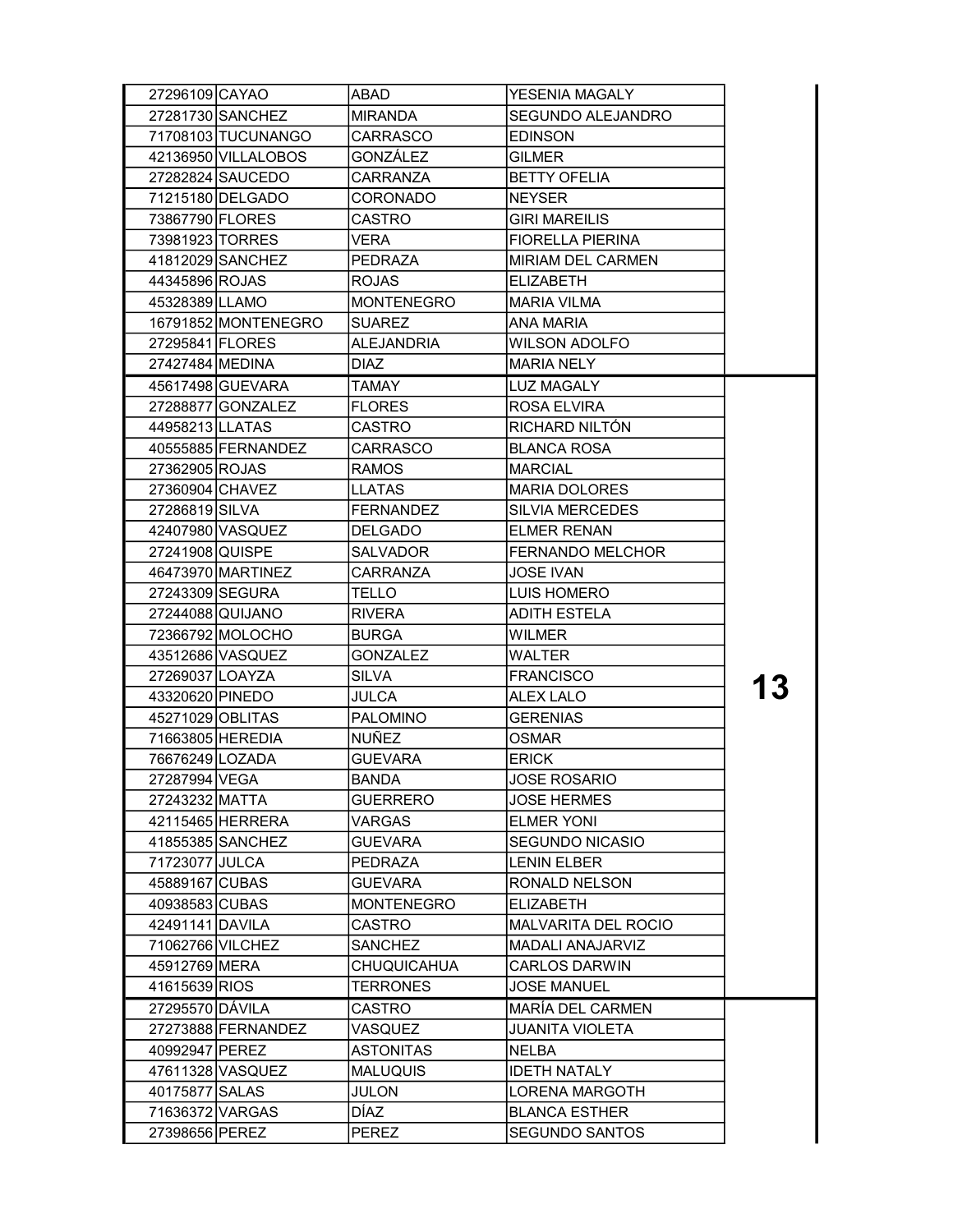| 44221458 VALERA |                      | <b>HORNA</b>       | <b>ONY YOVANY</b>         |    |
|-----------------|----------------------|--------------------|---------------------------|----|
| 27289995 LEON   |                      | VILCHEZ            | CESAR AUGUSTO             |    |
|                 | 45037709 CONTRERAS   | TANTALEAN          | UMBELINA LILIANA          |    |
|                 | 44662684 CARRANZA    | <b>DAVILA</b>      | ROSA GENOVEVA             |    |
|                 | 46999356 MALUQUIS    | OLIVERA            | <b>YOVER</b>              |    |
|                 | 42007380 FERNANDEZ   | JULCA              | <b>FLOR IRMA</b>          |    |
|                 | 27281235 HURTADO     | TELLO              | <b>VICTORIA</b>           |    |
|                 | 27240674 COLLAZOS    | <b>MATTA</b>       | <b>AIDA VIOLETA</b>       |    |
| 40702515 LLATAS |                      | <b>CONTRERAS</b>   | <b>JHONNY ELMER</b>       | 14 |
| 42232598 ROJAS  |                      | SANCHEZ            | WILMER                    |    |
|                 | 44461493 GAMONAL     | MEJIA              | EDWIN MANRIQUE            |    |
|                 | 41322851 VASQUEZ     | <b>GUEVARA</b>     | ELIZABETH DEL CARMEN      |    |
|                 | 71724819 MOLOCHO     | <b>BURGA</b>       | <b>NILVER</b>             |    |
| 41211281 VALERA |                      | <b>HORNA</b>       | <b>EVER ORLANDO</b>       |    |
| 27288526 DIAZ   |                      | <b>VALLEJOS</b>    | MAXIMANDRO                |    |
|                 | 47895552 HEREDIA     | <b>CHUQUIMANGO</b> | JHON ESTIWAR              |    |
|                 | 27289221 CHUQUIMANGO | <b>PEREZ</b>       | LOURDES DEL MILAGRO       |    |
|                 | 08472711 FUENTES     | <b>MONTENEGRO</b>  | <b>EULALIA</b>            |    |
| 70086567 ARAUJO |                      | YAMUNAQUE          | <b>MERLY JACKELINE</b>    |    |
|                 | 71663730 CARRERO     | TELLO              | <b>HERMES VALENTIN</b>    |    |
| 71984409 HOYOS  |                      | <b>PARIATANTA</b>  | <b>IMELDA</b>             |    |
|                 | 16428642 GUZMAN      | <b>TAFUR</b>       | JOSE DOMINGO              |    |
|                 | 41137015 FERNANDEZ   | ALTAMIRANO         | <b>MARCO ANTONIO</b>      |    |
|                 | 27287952 CARRANZA    | CARRANZA           | RICARDO SEGUNDO           |    |
| 45214002 CASTRO |                      | <b>CASTRO</b>      | <b>NORIS ARMANDINA</b>    |    |
|                 | 47929515 REQUEJO     | <b>DIAZ</b>        | <b>MARIA ISELA</b>        |    |
|                 | 16662185 CALDERON    | CALLAO             | <b>VICTOR MANUEL</b>      |    |
|                 | 27296156 SANCHEZ     | <b>DELGADO</b>     | WILMER                    |    |
| 27283458 CASTRO |                      | <b>HORNA</b>       | <b>SANTOS PERCY</b>       |    |
| 27294893 SALAS  |                      | <b>JULON</b>       | <b>JOSE ANTONIO</b>       |    |
|                 | 41731767 MONTENEGRO  | RAMIREZ            | <b>JOSE ALEX</b>          |    |
| 44662691 QUISPE |                      | <b>ALTAMIRANO</b>  | JOEL ALEXANDER            |    |
|                 | 44171337 RAMIREZ     | CARRASCO           | <b>ROSA SILVIA</b>        |    |
| 43686486 DÁVILA |                      | <b>OLIVERA</b>     | JOSÉ SEGUNDO              |    |
| 44195149 CUBAS  |                      | <b>MONTENEGRO</b>  | <b>DENIYS</b>             |    |
|                 | 27295418 TORRES      | VASQUEZ            | SUSANA                    |    |
|                 | 43839561 FERNANDEZ   | <b>CUBAS</b>       | <b>ILDER ANTONIO</b>      |    |
|                 | 27443489 VASQUEZ     | <b>PAREDES</b>     | <b>SEGUNDO PRESBITERO</b> | 15 |
|                 | 27298053 ARTEAGA     | <b>HURTADO</b>     | <b>FLORMIRA</b>           |    |
|                 | 27286108 ALTAMIRANO  | <b>NAVARRO</b>     | <b>EUDELIA</b>            |    |
| 10326553 TAPIA  |                      | <b>CORONEL</b>     | <b>MARIA DOLORES</b>      |    |
| 41617139 LOZADA |                      | SALAZAR            | MARGARITA DEL PILAR       |    |
|                 | 45465679 OLIVERA     | <b>CENTURION</b>   | MILDER LUIS               |    |
| 41025512 QUISPE |                      | <b>SEGURA</b>      | <b>LUZ MARUBENI</b>       |    |
|                 | 40120675 VASQUEZ     | AGIP               | <b>GLORIA</b>             |    |
|                 | 27734767 AVELLANEDA  | <b>BRAVO</b>       | <b>GLADYS IRENE</b>       |    |
| 27240780 LOZADA |                      | LOZADA             | AURELIO GILBERTO          |    |
|                 | 46367687 BUSTAMANTE  | <b>SANCHEZ</b>     | <b>CARMEN</b>             |    |
|                 | 27259405 SALAZAR     | <b>HUAMAN</b>      | <b>JORGE RAMIRO</b>       |    |
|                 | 27298268 NECIOSUP    | <b>RAMIREZ</b>     | VERONICA ELIZABETH        |    |
| 42922993 DIAZ   |                      | SANCHEZ            | <b>MARIA ELICENA</b>      |    |
|                 |                      |                    |                           |    |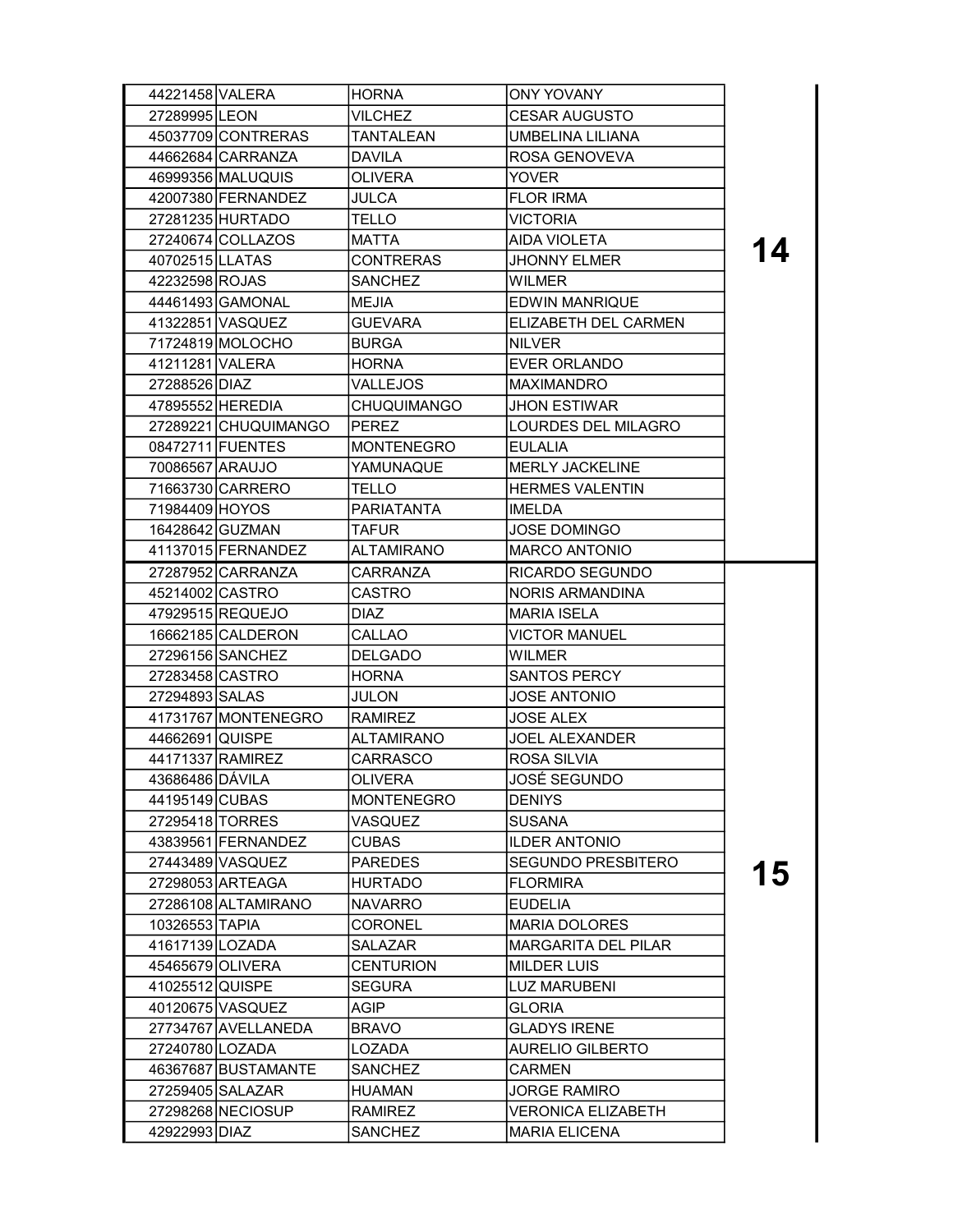| 42658827 HERRERA    | <b>GUEVARA</b>   | JORGE                      |    |
|---------------------|------------------|----------------------------|----|
| 27282711 MUÑOZ      | DIAZ             | EDITA CECILIA              |    |
| 44571405 HERRERA    | <b>GUEVARA</b>   | SEGUNDO                    |    |
| 27281679 MUÑOZ      | <b>RIOS</b>      | JHONY YVAN                 |    |
| 43413246 TELLO      | DÍAZ             | SHARON YAJAYRA             |    |
| 27265615 VASQUEZ    | <b>PEREZ</b>     | TELMO                      |    |
| 27280264 BECERRA    | <b>TORRES</b>    | SANTOS LEODEGARDO          |    |
| 42592742 EDQUÉN     | RUBIO.           | JOSÉ DINO                  |    |
| 27294070 HERRERA    | <b>BAUTISTA</b>  | VALERIO                    |    |
| 40577793 TARRILLO   | <b>SAUCEDO</b>   | SILVIA                     |    |
| 27249800 VEGA       | <b>FLORES</b>    | <b>JUAN ROMERO</b>         |    |
| 27281167 RIVERA     | ALFARO           | LUIS ERNESTO               |    |
| 27284271 ESPINOZA   | CABRERA          | <b>MARIA MERCELA</b>       |    |
| 25606619 RIVERA     | <b>COLLAZOS</b>  | <b>GLADIS MARGARITA</b>    |    |
| 27252244 OBREGON    | SILVA            | MARIA AMELIA               |    |
| 47309624 PABLO      | <b>DURAN</b>     | <b>GEYNER RAFAEL</b>       |    |
| 27280351 CANCINO    | CARRANZA         | <b>GUILLERMINA LILIANA</b> |    |
| 08790879 VASQUEZ    | <b>MUÑOZ</b>     | LAZARO                     | 16 |
| 27281546 TELLO      | <b>FLORES</b>    | NELDI                      |    |
| 16431229 MONTENEGRO | SAMAME           | LUISA MAGIN                |    |
| 27420224 GONZALEZ   | <b>CORONEL</b>   | VICTOR RAMIRO              |    |
| 71339926 SECLEN     | <b>YOCTUN</b>    | YUMY KATHERINE             |    |
| 77475091 ROJAS      | VALLEJOS         | <b>VILMA ISELA</b>         |    |
| 42177293 JULON      | Yrigoin          | REINELDA RICARDINA         |    |
| 27290921 JULON      | <b>YRIGOIN</b>   | <b>AUREA YEHNY</b>         |    |
| 27287104 HERRERA    | SEGURA           | <b>OSCAR</b>               |    |
| 41860900 TARRILLO   | ARAUJO           | <b>MILTON</b>              |    |
| 27287278 ESPINOZA   | CABRERA          | <b>NAMIRA MERCEDES</b>     |    |
| 48189580 CAMPOS     | DÌAZ.            | FLOR ZORAIDA               |    |
| 16411647 BAQUEDANO  | CALLAO DE ALIAGA | LUCIA MARGOT               |    |
| 40828011 BAZAN      | VERDE            | CARMEN SOLEDAD             |    |
| 45437179 VASQUEZ    | <b>DELGADO</b>   | <b>JOSE ALIXAR</b>         |    |
| 27283153 MONDRAGON  | <b>OCHOA</b>     | <b>FELIZARDO</b>           |    |
| 27289016 SEGURA     | <b>MEGO</b>      | MARIA ARAMINDA             |    |
| 46929097 DELGADO    | CIEZA            | <b>EDUARDO</b>             |    |
| 42571868 GALVEZ     | <b>PEREZ</b>     | NERY                       |    |
| 43092608 MOLOCHO    | RIMARACHE        | JOSE TEODULO               |    |
| 47791106 HUANCA     | VASQUEZ          | <b>MARLENY</b>             |    |
| 40996623 PUICON     | <b>FARRO</b>     | <b>MARUJA MARTHA</b>       |    |
| 27287401 QUISPE     | <b>RIOS</b>      | <b>HELLEN DORILA</b>       |    |
| 45788877 MUÑOZ      | <b>REQUEJO</b>   | LUIZ ALBERTO               |    |
| 43791552 SAAVEDRA   | HERRERA          | <b>SOVEIDA</b>             |    |
| 27255977 BUSTAMANTE | <b>CIEZA</b>     | <b>ANTONIO</b>             |    |
| 42831639 DIAZ       | SOBERON          | TANIA                      |    |
| 27277574 FLORES     | <b>FERNANDEZ</b> | <b>EVARISTO REINERIO</b>   |    |
| 43657002 RAMÍREZ    | CARRASCO         | HILDA                      |    |
| 27287659 LEIVA      | <b>SAAVEDRA</b>  | JOSE CLODOMIRO             | 17 |
| 40702516 SAUCEDO    | CARRANZA         | <b>NELLY MARIANELA</b>     |    |
| 27256934 MOLOCHO    | <b>BECERRA</b>   | <b>JOSE MANUEL</b>         |    |
| 27258035 VASQUEZ    | LINARES          | <b>MARIA RENE</b>          |    |
| 27282856 RAMIREZ    | <b>PINEDO</b>    | <b>ELISEO</b>              |    |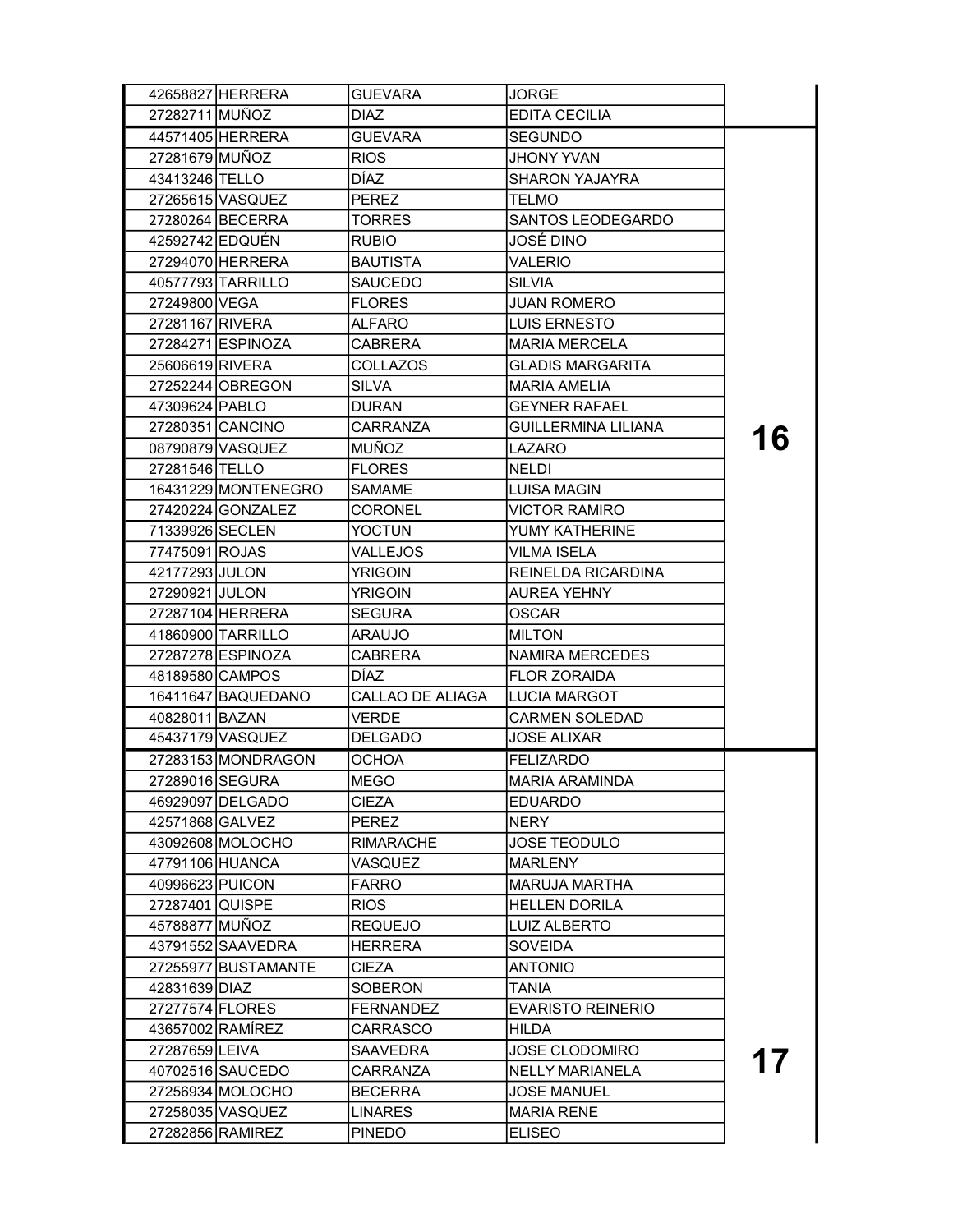| 42195605 MALUQUIS   | VASQUEZ           | ENGUILBERTO LUCIDIO     |    |
|---------------------|-------------------|-------------------------|----|
| 42571873 GUEVARA    | <b>ROJAS</b>      | SEGUNDO FÉLIX           |    |
| 76323062 TENORIO    | GÁLVEZ            | <b>MARUJA</b>           |    |
| 27240404 VALLEJOS   | LLANOS            | VIRGINIA                |    |
| 27289994 RAMIREZ    | SÁNCHEZ           | DAISY NOEMÍ             |    |
| 80170700 VASQUEZ    | ÑAHUI             | <b>SUSANA</b>           |    |
| 71202681 CUBAS      | VILCHEZ           | <b>MAGALI MARIBEL</b>   |    |
| 27286142 DIAZ       | <b>GUEVARA</b>    | <b>ABIMAEL</b>          |    |
| 27293794 FERNANDEZ  | <b>PEREZ</b>      | SEGUNDO CASTINALDO      |    |
| 42844471 MECHATO    | COVEÑAS           | <b>CARMEN CECILIA</b>   |    |
| 42246771 VEGA       | <b>BURGA</b>      | WEISSER                 |    |
| 27285003 MENA       | VILCHEZ           | OSCAR                   |    |
| 71793683 TAPIA      | SILVA             | ANALY                   |    |
| 41491773 RAMIREZ    | GONZALEZ          | CARMELA DEL PILAR       |    |
| 06159263 DIAZ       | <b>BUSTAMANTE</b> | HURDI                   |    |
| 06055413 DIAZ       | <b>BUSTAMANTE</b> | <b>INES</b>             |    |
| 27285596 CAMACHO    | <b>ROJAS</b>      | <b>SEGUNDO GASPAR</b>   |    |
| 43964327 MUNDACA    | <b>PEREZ</b>      | <b>DAGOBERTO</b>        |    |
| 43174678 TELLO      | MARIN             | <b>SEGUNDO GILBERTO</b> |    |
| 27283090 VILLENA    | AZAÑEDO           | PEREGRINA ELIZABETH     |    |
| 27268764 RAMOS      | <b>TENORIO</b>    | <b>SEGUNDO POMPEYO</b>  |    |
| 42282658 ALFARO     | <b>PEREZ</b>      | CARLOS                  |    |
| 71068103 CORONEL    | ALTAMIRANO        | LUZ MYRIAN              |    |
| 17847070 ALEJANDRIA | BARTUREN          | LUZ CELINA              |    |
| 41904884 URRUNAGA   | <b>BERRIOS</b>    | <b>SHEMI EDISA</b>      |    |
|                     |                   |                         |    |
| 27286416 COLLAZOS   | CASTRO            | <b>ROSA ISABEL</b>      |    |
| 40491972 OLIVERA    | GONZALES          | <b>FAUSTINA</b>         | 18 |
| 17538381 DIAZ       | VASQUEZ           | WILMER                  |    |
| 47204425 PANDURO    | CHAFLOQUE         | <b>CLAUDIA DE JESUS</b> |    |
| 42489644 PEREZ      | <b>ESPEJO</b>     | RAYNER NUMAN            |    |
| 41010112 DIAZ       | PEREZ             | <b>FLORLINA</b>         |    |
| 27295175 MONTENEGRO | SAAVEDRA          | ARAMINDA                |    |
| 06789742 AVELLANEDA | <b>BRAVO</b>      | <b>MARIA MARLENI</b>    |    |
| 44786937 FLORES     | CASTAÑEDA         | <b>CLEIDER MARTIN</b>   |    |
| 76140800 JIMENEZ    | <b>FLORES</b>     | <b>JONATHAN OMAR</b>    |    |
| 27250427 SEGURA     | TERRONES          | <b>ERCILA</b>           |    |
| 27246963 LLAJA      | <b>HEREDIA</b>    | <b>ELSA EDISA</b>       |    |
| 47772285 OLIVERA    | DELGADO           | FREDY MARIN             |    |
| 40662868 ALCANTARA  | RIOJA             | <b>CARMEN ROSA</b>      |    |
| 16805419 LLATAS     | VALDIVIA          | EDWARD                  |    |
| 16503267 ALVA       | DELGADO           | <b>HUGO ALEJANDRO</b>   |    |
| 70852973 SAAVEDRA   | FERNANDEZ         | ZOILA ROSA              |    |
| 44940151 MUÑOZ      | <b>GUEVARA</b>    | <b>MARIBEL</b>          |    |
| 80627679 CAMACHO    | VASQUEZ           | <b>LIZETH RAQUEL</b>    |    |
| 27289515 MONTEZA    | DELGADO           | FLOR DELINDA            |    |
| 42978970 CASTILLO   | MONSALVE          | DORIS RUBETH            |    |
| 27247241 ESPEJO     | DE PEREZ          | ROSARIO DE FATIMA       |    |
| 27287229 MUÑOZ      | RIOS              | <b>JUAN NIVARDO</b>     |    |
| 47348510 ALVITES    | <b>ALVITES</b>    | <b>MARIA CRUZ</b>       |    |
| 44689830 ALVARADO   | <b>BERRIOS</b>    | <b>MARIA ELENA</b>      |    |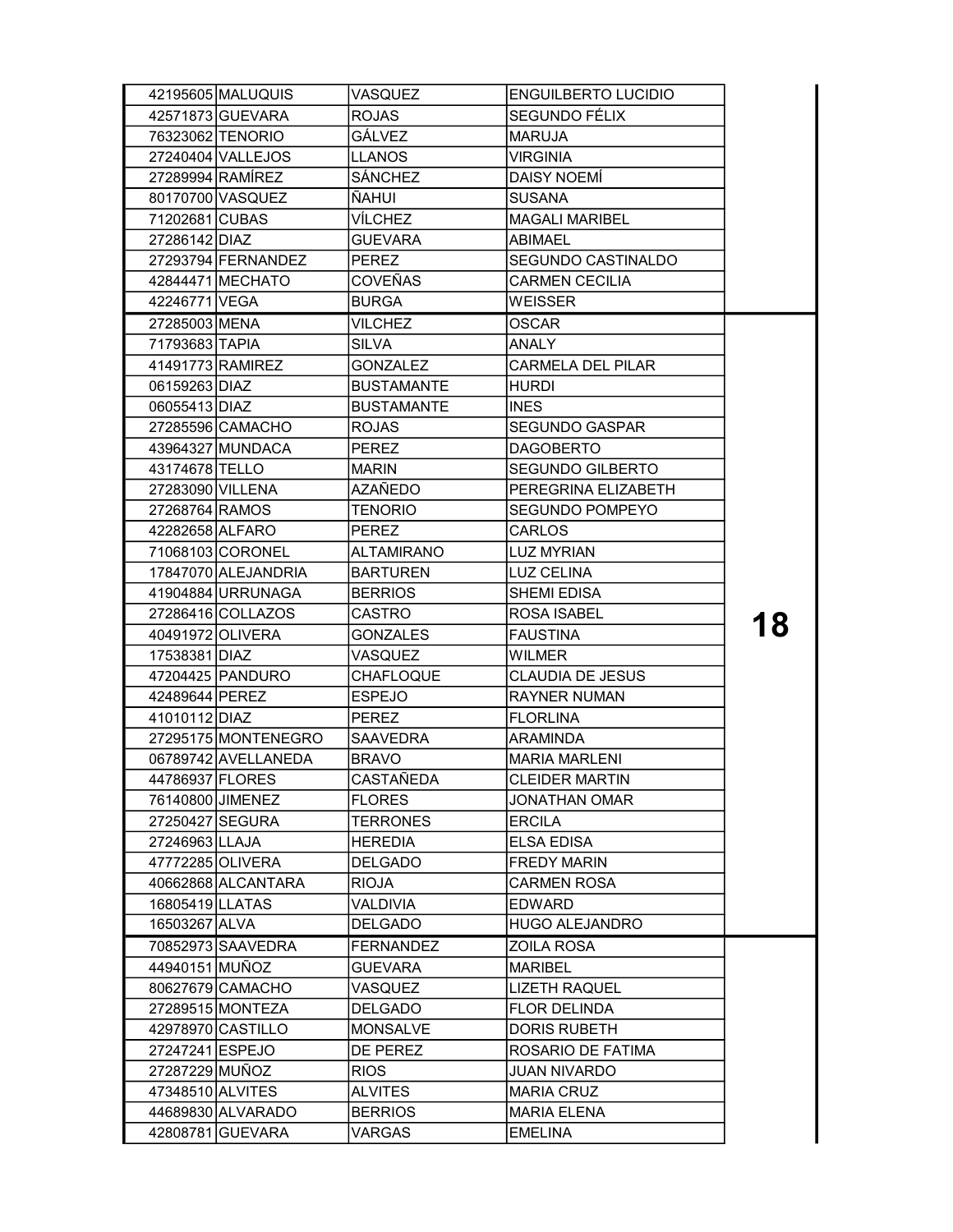| 43993706 HURTADO     | <b>GUEVARA</b>    | <b>JESUS ELIZABETH</b> |    |
|----------------------|-------------------|------------------------|----|
| 27288745 ALEJANDRIA  | <b>DIAZ</b>       | <b>NOEMI</b>           |    |
| 27265771 DIAZ        | <b>DIAZ</b>       | <b>GLADIS</b>          |    |
| 27244379 VILCHEZ     | TELLO             | <b>MARIA WILMA</b>     |    |
| 71210507 BARAHONA    | <b>FLORES</b>     | VILMER                 |    |
| 27282540 ALTAMIRANO  | <b>NAVARRO</b>    | NIVELINDA EDISA        | 19 |
| 71203521 ALTAMIRANO  | <b>DELGADO</b>    | LUZLINDA               |    |
| 71793684 TAPIA       | <b>SILVA</b>      | ELIDA                  |    |
| 76978946 OBLITAS     | <b>FERNÁNDEZ</b>  | LEYLI                  |    |
| 17542512 ESPINOZA    | <b>OCHOA</b>      | <b>CARLOS ALBERTO</b>  |    |
| 27281084 CUBAS       | <b>ESTELA</b>     | <b>MARIANO LUIS</b>    |    |
| 43044385 TARRILLO    | <b>GAMONAL</b>    | <b>CELIDA</b>          |    |
| 42903157 SAAVEDRA    | <b>SAMAME</b>     | <b>NELSON RICARDO</b>  |    |
| 41990413 REGALADO    | JIMENEZ           | ANA EDELMIRA           |    |
| 27258548 PÉREZ       | SILVA             | JOSÉ AUDÍAS            |    |
| 47493060 CORONEL     | <b>DÁVILA</b>     | LISBET                 |    |
| 27269599 GUILLEN     | VEGA              | LUCIA                  |    |
| 47520677 MUGUERZA    | <b>PEREZ</b>      | MICHEL                 |    |
| 74464707 VEGA        | <b>HERRERA</b>    | <b>FLOR ANITA</b>      |    |
| 27283481 PAZ         | CASTRO            | RONAL MIGUEL           |    |
| 73587532 GUERRERO    | <b>CHILCON</b>    | YONATAN                |    |
| 43092079 RIOS        | LOZADA            | <b>VICTOR MAXIMO</b>   |    |
| 43360896 CULQUIPOMA  | <b>CABRERA</b>    | ANA CELY               |    |
| 47760593 MONDRAGÓN   | <b>DELGADO</b>    | <b>MERCÉDILA</b>       |    |
| 48012450 PEREZ       | <b>CORONEL</b>    | <b>VERONICA</b>        |    |
| 71122514 FALEN       | <b>MONTENEGRO</b> | YOVANA                 |    |
| 27253574 CAMPOS      | ORTIZ             | <b>MANUEL CESAR</b>    |    |
| 27280234 TELLO       | <b>FLORES</b>     | <b>MARIA REINA</b>     |    |
| 27263470 NUÑEZ       | VALDERRAMA        | <b>CLELIA</b>          |    |
| 48780085 REQUEJO     | <b>MALDONADO</b>  | <b>HERNAN</b>          |    |
| 42214446 HEREDIA     | <b>HUAMAN</b>     | YANINA                 |    |
| 27281534 DE LOS RIOS | GUEVARA           | <b>ARTURO</b>          |    |
| 27284050 LLATAS      | CARRASCO          | <b>MARITA LADIS</b>    |    |
| 40798604 CARRERO     | <b>HERRERA</b>    | <b>DELIA</b>           |    |
| 77426115 LOZADA      | <b>GUEVARA</b>    | <b>SHIRLEY</b>         |    |
| 27292906 ALARCON     | HUAMAN            | HERLA                  | 20 |
| 27259296 CARRANZA    | GONZALEZ          | <b>MEDARDO</b>         |    |
| 44868816 GUEVARA     | <b>GUEVARA</b>    | ANA MARIA              |    |
| 27275201 CONDOR      | <b>MONTENEGRO</b> | ZOILA ELIZABETH        |    |
| 16715693 CUBAS       | <b>DELGADO</b>    | LILIANA                |    |
| 27296429 CORONADO    | HORNA             | <b>SARELA MARIBEL</b>  |    |
| 16708732 GUEVARA     | VEGA              | <b>DENNIS CHARLEZ</b>  |    |
| 41573227 CIEZA       | CARRASCO          | <b>ALDEMARO</b>        |    |
| 45777634 TERRONES    | SAUCEDO           | JOSE ALEX              |    |
| 41076811 MUNDACA     | MUNDACA           | <b>MARIA CLARIBEL</b>  |    |
| 27280684 BARAHONA    | TELLO             | MARIA ROSA             |    |
| 45322616 VASQUEZ     | TORRES            | <b>MARICELA</b>        |    |
| 40104101 PIEDRA      | <b>DIAZ</b>       | LEDA MERCEDES MARCELA  |    |
| 45058830 DIAZ        | <b>FERNANDEZ</b>  | VILMA                  |    |
| 41146187 SAAVEDRA    | <b>MUNOZ</b>      | VICTOR HUGO            |    |
| 27294972 PEREZ       | CORONEL           | <b>ELIZABETH</b>       |    |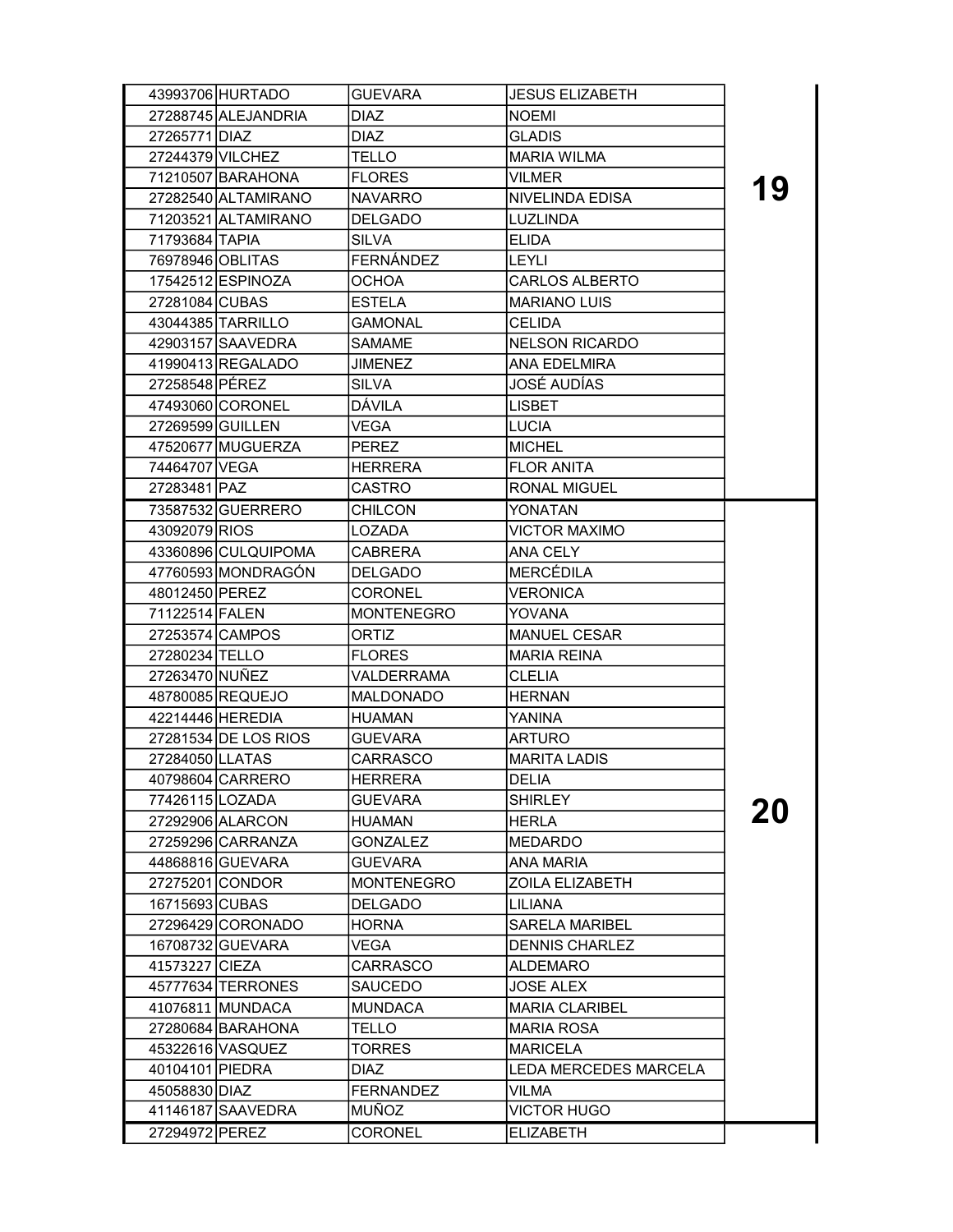| 47031909 VEGA   |                          | VEGA             | <b>ALICIA</b>             |                     |
|-----------------|--------------------------|------------------|---------------------------|---------------------|
|                 | 80538145 TARRILLO        | ARTEAGA          | <b>JESUS ALONSO</b>       |                     |
|                 | 71132194 SALAZAR         | <b>GOICOCHEA</b> | <b>DILMARI KILMARSINE</b> |                     |
| 27282542 MUÑOZ  |                          | <b>RIOS</b>      | LILI ALBERTINA            |                     |
| 27296847 CUEVA  |                          | <b>NAVARRO</b>   | <b>DORIS</b>              |                     |
| 47439833 DIAZ   |                          | <b>MATTA</b>     | KAREN GIOVANNA            |                     |
| 43921590 LOZANO |                          | <b>SILVA</b>     | YANINA ROCIO              |                     |
|                 | 41314008 BARBOZA         | ESTELA           | NELIDA                    |                     |
| 27295556 RIVERA |                          | PEREZ            | <b>WILSON</b>             | $\mathbf{2}^\prime$ |
| 00113977 TELLO  |                          | HEREDIA          | <b>VICTOR HUMBERTO</b>    |                     |
|                 | 45538366 CARHUA          | ARAQUEDA         | ROCIO DEL PILAR           |                     |
|                 | 45898982 TARRILLO        | <b>RIVERA</b>    | YAQUELIN                  |                     |
| 27285341 MERA   |                          | <b>FONSECA</b>   | <b>DALTON AMILCAR</b>     |                     |
| 43225450 CHAVIL |                          | DELGADO          | YANET                     |                     |
| 80251294 RUIZ   |                          | VELASQUEZ        | LUIS EDUARDO              |                     |
|                 | 27291685 CORONEL         | <b>SANCHEZ</b>   | HELI                      |                     |
| 42037004 YAIPEN |                          | VILCHEZ          | <b>SANDY YOLANDA</b>      |                     |
|                 | 27295074 SÁNCHEZ         | MALDONADO        | <b>RICARDO JAYMER</b>     |                     |
|                 | 27298100 GUEVARA         | <b>GOICOCHEA</b> | <b>DORIS VIOLETA</b>      |                     |
| 27240006 VEGA   |                          | <b>FLORES</b>    | <b>MAXIMILIANO</b>        |                     |
|                 | 76668416 ALARCON         | SALAS            | <b>ANA MERLY</b>          |                     |
|                 | 27284489 RAMIREZ         | <b>SANCHEZ</b>   | <b>JULY MARISOL</b>       |                     |
| 27245541 BAZAN  |                          | CONTRERAS        | ZOILA                     |                     |
|                 | 27287179 MARRUFO         | MONTENEGRO       | MELBA                     |                     |
|                 | 47337763 BARRETO         | <b>RAMIREZ</b>   | <b>CLARA PAULA</b>        |                     |
| 25587845 RIVERA |                          | <b>COLLAZOS</b>  | <b>FIDEL SANTIAGO</b>     |                     |
|                 | 27288700 COLLAZOS        | ARRASCUE         | <b>TONY GASTON</b>        |                     |
| 44913627 CHAVEZ |                          | QUISPE           | <b>JOSE ORIEL</b>         |                     |
|                 | 16580518 <b>IPANAQUE</b> | MAZA             | <b>PEDRO</b>              |                     |
|                 | 27281873 TARRILLO        | <b>GOICOCHEA</b> | JUAN BAUTISTA             | 22                  |
|                 | 27274628 BUSTAMANTE      | VASQUEZ          | AGRIPINA                  |                     |
|                 | 27283042 HURTADO         | TELLO            | <b>MARIA EUFEMIA</b>      |                     |
|                 | 27279873 HURTADO         | TELLO            | <b>MARIA JULIA</b>        |                     |
|                 | 27249234 HURTADO         | TELLO            | <b>MARIA LUZ</b>          |                     |
| 27240772 NUNEZ  |                          | <b>RAMIREZ</b>   | NAIM                      |                     |
|                 | 27277811 DELGADO         | <b>BECERRA</b>   | <b>MARIA YOLANDA</b>      |                     |
|                 | 27280072 FONSECA         | ALARCON          | <b>NELLY MARGOT</b>       |                     |
| 03222990 SILVA  |                          | <b>CHANTA</b>    | <b>ELOY ELISEO</b>        |                     |
|                 | 71070887 MONTENEGRO      | <b>RIMARACHE</b> | <b>WALTER</b>             |                     |
|                 | 41707028 GUERRERO        | QUIROZ           | ANALI                     |                     |
| 27291525 MERA   |                          | <b>GALVEZ</b>    | <b>HERLESS HENRY</b>      |                     |
| 46798589 CUBAS  |                          | <b>DELGADO</b>   | <b>NEISER</b>             |                     |
| 27282515 DIAZ   |                          | URIARTE          | <b>BERTA</b>              |                     |
|                 | 40372440 VASQUEZ         | SANCHEZ          | <b>TERESA YTALA</b>       |                     |
|                 | 42448777 SAUCEDO         | CARRANZA         | EDUARDO ARTURO            |                     |
|                 | 41393562 CARRASCO        | LLATAS           | <b>DEICY</b>              |                     |
|                 | 27295454 CARRASCO        | LLATAS           | <b>MAGALI EDITH</b>       |                     |
|                 | 27240149 CORONEL         | <b>HUAMAN</b>    | <b>SARA MARCELA</b>       |                     |
| 40491968 PÉREZ  |                          | CUBAS            | ANANÍ DE LA ASUNCIÓN      |                     |
| 45715164 CUBAS  |                          | <b>BARBOZA</b>   | <b>ZULY MARDELI</b>       |                     |
|                 | 27289965 BOCANEGRA       | HORNA            | <b>MARIA TERESA</b>       |                     |